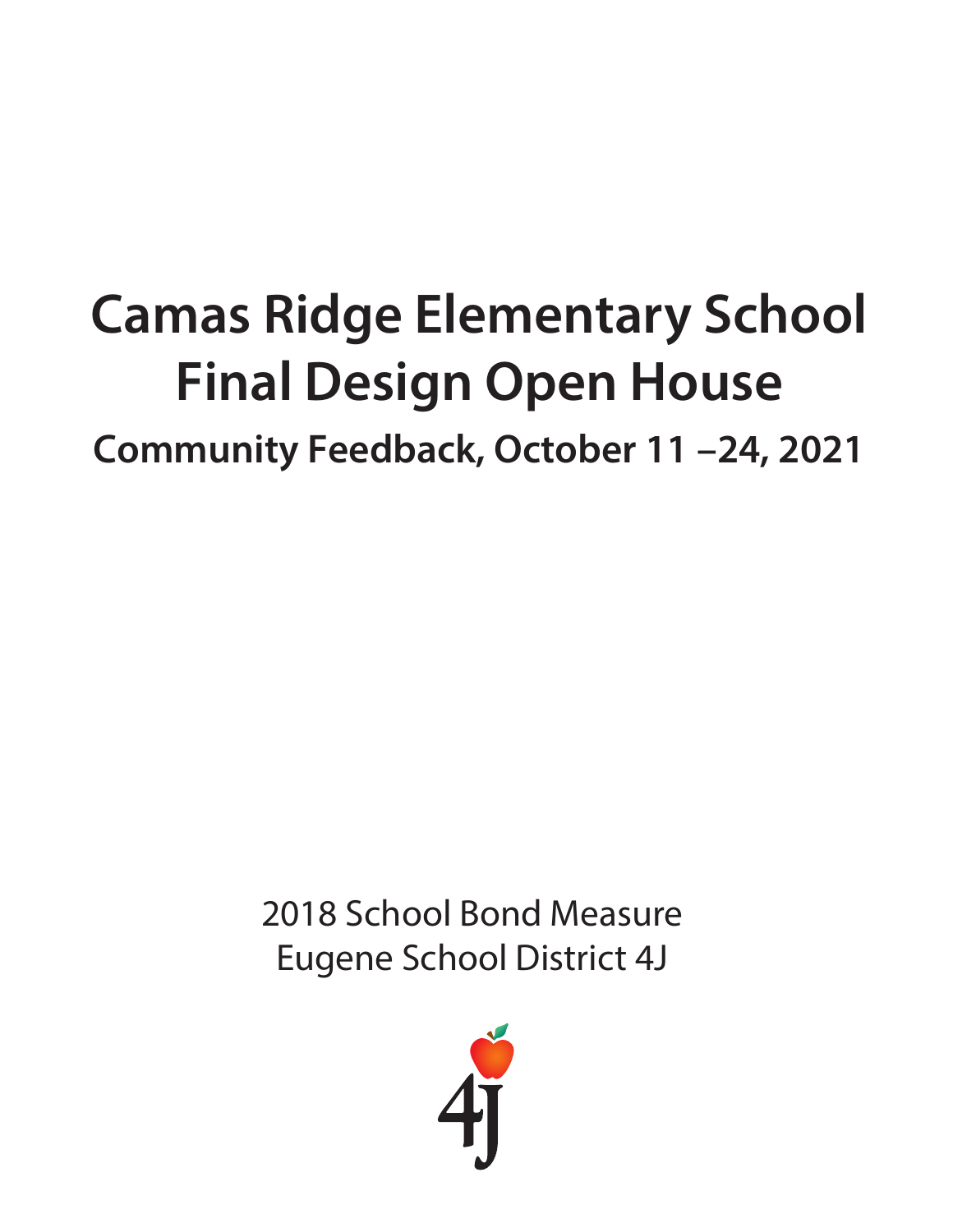Do you have any comments on the presented design for the new Camas Ridge school building?

## Open-Ended Response

Please adjust the design to fit in better with the other schools in the neighborhood. This looks out of place. Where were the community surveys about that. Surveying now seems late. Some changes are in order. Where is Mouhammadou's bench going? I don't see very many windows?

Yes: The building...It's hideous. It's institutional. There's nothing warm and engaging about the building that would lead me to think children and teachers will feel excited and encouraged to dream, create, learn. It's an eye sore. There is little natural material to soften and beautify the building. It has nothing in common with the neighborhood character. What about earlier feedback regarding natural elements and windows???!!! My children both went to this school in from 2000-2010. We still live in the neighborhood. Our family is aghast that this is even being proposed. It's hard to believe such a cold, institutional design is even being considered. These are children, not robots, that will spend years of their young, impressionable lives in this space. TERRIBLE JOB, 4J. TERRIBLE JOB! It's shocking to see the total disregard for a welcoming space. When did quonset huts become the inspiration for modern buildings? This town has built beautiful modern buildings in recent history. Just not any by 4J.

As a former student, I hope the new building will have wooden hallways and big windows, just like in the old building! Another suggestion I have is having a set color scheme/palette (especially on the exterior - more muted/neutral colors). I hope the namesake of the school, the ridge of camas flowers, will be protected. Also, have you considered keeping the garden where it is, and not turning it into an amphitheater?

\*\*\*Reiterating some comments others have already compiled\*\*\*: More windows/natural light a must; style is very industrial/not in keeping with the neighborhood; more natural elements would soften the harsh/sterile metals/cement on both the exterior and interior design (e.g., wood, brick, stone, etc.,) to add more connection to nature/surroundings (we have gorgeous views to the South and West---let's invite that in); can we add some angles or change the roof line near the entrance to better showcase where students/public enter? It's pretty nondescript except for the yellow beams/posts. The primary colors on the exterior/interior seem cold and sterile; can they be changed to include warmer, more welcoming tones? This industrial style is so generic, and doesn't speak to the specialness of our location, or the vibrant Eugene community at large. As someone mentioned, this location is a great opportunity to showcase Eugene as drivers first enter town via 30th Ave. Let's give it a real taste of PNW architecture, with wood, and other natural elements. Lots of greenery, openness, windows, etc. Note: I think the proper name for our school is "Camas Ridge Community School"; how it's listed on the 4J site, and reflects the original intent of the school's creation by combining two other neighborhood schools.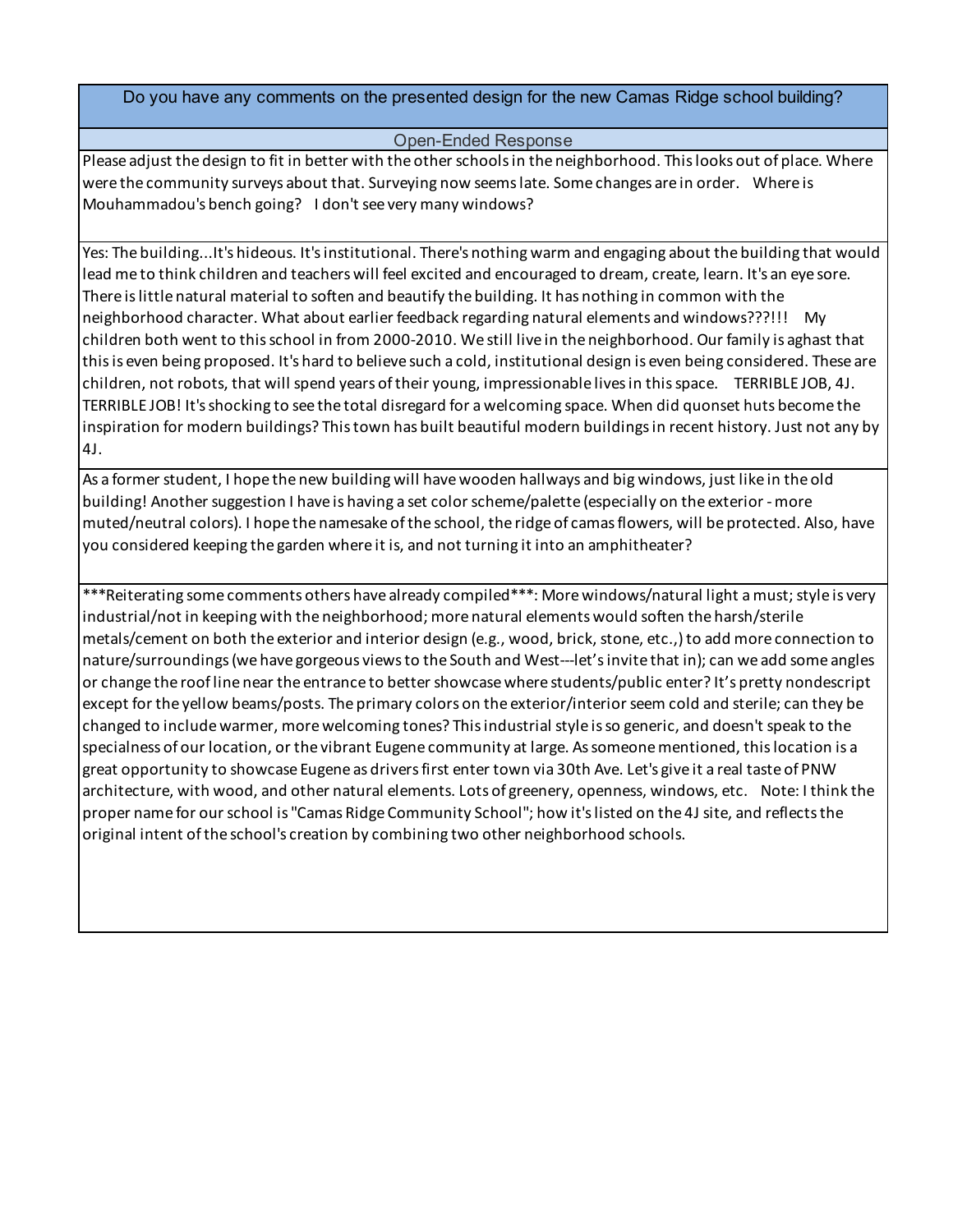I appreciate the changes that were made to the school site based on community input. Now, we need to make some changes to the building design to help it fit into the neighborhood. I know that construction costs have risen because of the pandemic, but this neighborhood shouldn't have to bear the brunt of that misfortune for decades upon decades. Camas is also situated on a major entry point into Eugene, and more care needs to be taken into the style of the structure. Right now it looks very, very out of place. During the planning phase for Edison, the other elementary school in the area that's being rebuilt, community input about the desired look and style of the structure was actively requested. The same process was definitely not followed. We are surprised and saddened by the difference in treatment, and the results: a building that falls far short of its potential. What was a project that filled me with excitement and hope, now fills me with apprehension and fear. Take the necessary time and care and fix this. Please, please, fix this. One last thought: adding wood to the (currently clinical) classrooms is a start to humanizing them. Thank you for considering our input thoughtfully, and implementing changes.

I am concerned that Camas neighbors were not brought into the conversation on the look of the building, as Edison neighbors were. This isn't equal treatment at all. In earlier Camas design talks, we were expressly steered away from discussing the look of the building (both exterior and interior) Now I see why. THIS BUILDING DOES NOT FIT THE NEIGHBORHOOD. We need a lot more renderings to be provided. We need to see how wood and other natural materials will be used in the interiors to soften the industrial feel. Edison has a lot of wood in use on ceilings, walls, in the recessed areas of the cafeteria, in the library, etc, etc. Our students deserve a pretty and comfortable school, too. Where are all the windows? This building should have as many windows per square foot as the Edison building is getting. Maybe some nice wooden trim on the windows, too? Ceramic tile trim? More detailed renderings of the cafeteria, the library, the community areas that have been much-touted...these would help, and we need to see them ASAP. Why haven't they been provided already? Please beautify the exterior design and provide a rendering of the building as seen coming down 30th Ave. This is essential for us to see. This is a "Welcome to Eugene" opportunity, and currently, we're blowing that opportunity with sheet metal and odd color blocking. Please, we are building a school. We need it to have the look and feel of a school, and not a warehouse. Roosevelt MS, a few blocks away, uses metal in its design, but it has significantly more windows, and quite a lot of brick, both of which soften the feeling of all that metal. It is also not situated in the middle of a residential space in the same way Camas Ridge is, so can pull off the industrial materials a little easier (with the windows and bricks). Stone? Native woods? SOMETHING! Help us make this a beautiful place that we can be proud of. There is definitely more work to do! The gym does look nice. I like the roof line, the care taken with the abstract camas on the walls, and that lovely wooden floor. Hmm...the nicest part of the building has a whole bunch of wood in it. Interesting...! Please remember that CR was supposed to be being built right now, but we, as a community, volunteered to let Edison get built first. Give us an attractive school that fits in our neighborhood!

The exterior of the building looks like a warehouse or a converted cannery. It is not welcoming at all. Would fit in an industrial zone but does not fit this neighborhood. The classroom does not inspire. It's like a corporate conference room. Look at Edison's new design for inspiration.

Looks like a warehouse or bunker. We really need something that acknowledges the natural world.

It looks like an apartment complex in New Jersey that I would dread coming home to every day. Add more windows/natural light, and change the interior to look less clinical and sterile.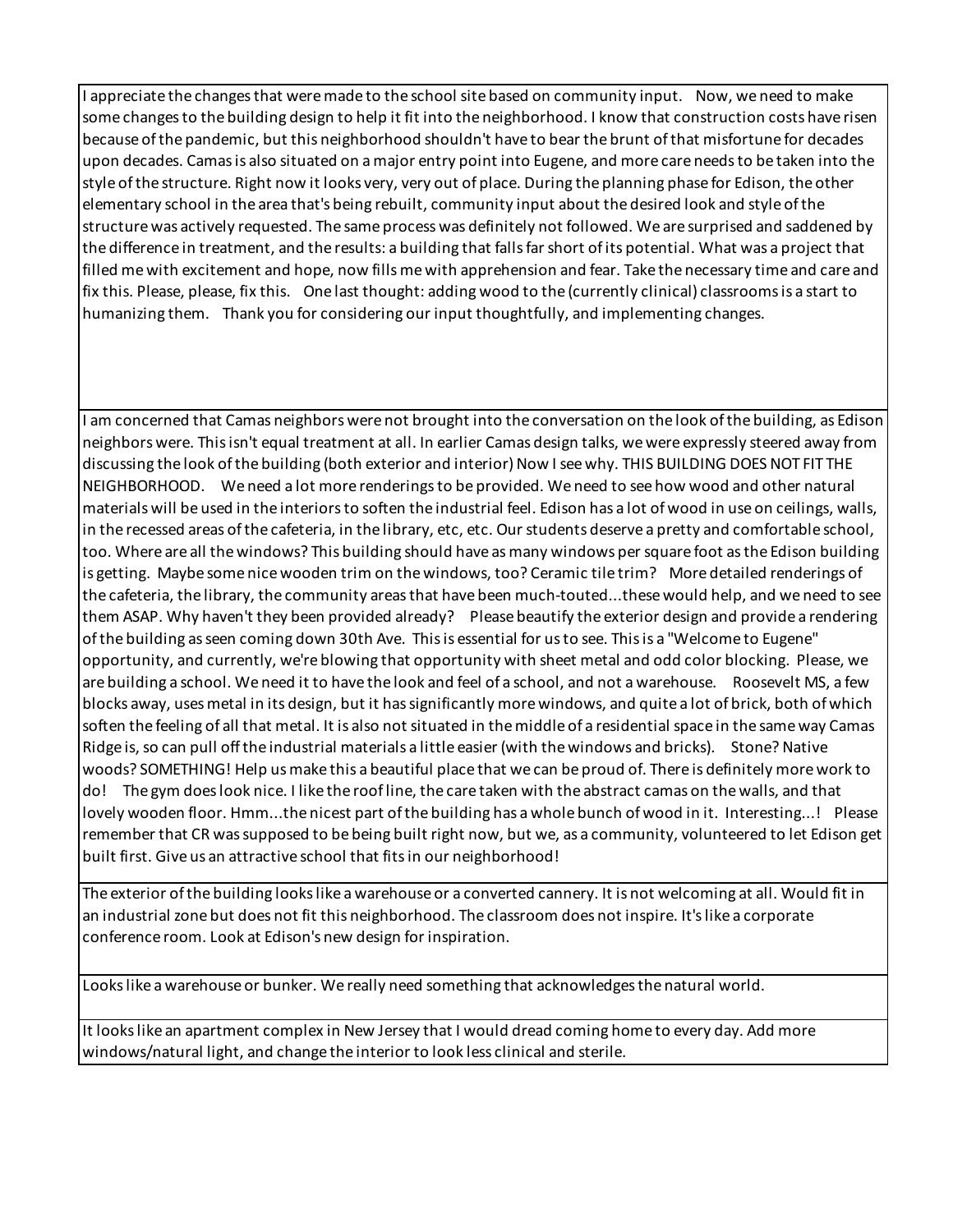I find little fault with the layout of the school site itself. My comments below are more focused on the building design and style. At the beginning of this design process (e.g., the first virtual mtg unveiling the design) the Camas Community was told not to comment on the style of the building/structure. I wonder why, because there are many comments from the recent October design forum expressing concerns around various design choices made by the architects/4j that could have been addressed much earlier. The existing design seems to have been developed more with engineering for the site and cost savings in mind. The current design lacks warmth, has little curb appeal and isn't in keeping with the neighborhood which it will occupy. I'm disappointed by the lack of inclusion of the Camas Ridge Community (parents, teachers, staff, and neighbors) in developing the building design, in particular the style, and in choosing which materials would be prioritized. Whereas Edison community members have shared with me directly that they were asked what style building (traditional vs. modern) and the materials they desired I don't recall this taking place with Camas. Am I mistaken? The building design is stark, too industrial for our neighborhood, and looks like a warehouse. Please add natural materials: wood, brick, rock, and replace the many many walls of corrugated metal and cement. I am also shocked at how few windows there are throughout the building. I was told by the architect that this was in direct response to feedback from Howard Elementary teachers troubled by glare. Howard is a technology immersion school so this makes sense. Camas is not. Consider for a minute that not being a technology school and instead focusing on arts integration, Camas might have different needs and objectives for its learning environment. Please add more windows to all rooms and exterior facing walls. We are in a beautiful location and have a beautiful, unobstructed view of the South Hills. We need to showcase that. Another concern is the unwelcoming building exterior on 29th. It is quite literally a two story metal wall. By adding natural materials and more windows, we can soften this harsh exterior to be more welcoming. It is the first thing people see when visiting the campus. I'm not excited by the use of primary colors in the exterior or interior design. If these were replaced with wood siding or brick, the building would be much more warm and appealing. It would also make the building more a part of its natural environment. The main entry to the school building should be a focal point. Currently its only discerning features are two yellow vertical metal beams and an enormous blue wall. This is cold. Can we add more architectural detail (e.g., change the roof line, use different/warmer materials) to define the entry and send a message of warmth, invitation and welcoming? Color is not enough in this case. One nice example of a welcoming entry with beautiful use of natural materials is Edison's arch! The Edison school design also looks incredible and includes an enormous number of windows! North Eugene's renderings also include two story tall windows, and whole walls made of windows. I'm envious. I have heard concerns from accessibility advocates that the front lobby (in particular the cement bleachers) is not wheelchair accessible. Neither are the cement circular bleachers outside the front of the school. Are there ways to make these elements more inclusive? Of incredible importance is the placement of multiple murals currently at Camas Ridge school. When asked, the architects did not know how and where these would be integrated. This is troubling as this has been a high priority for the Camas Community since the get go. Please inform the community on how these murals will be protected during demolition and rebuilding, as well as where they will be installed in the new building. It will be important to note which murals have been identified, as there are multiple that mean a great deal to the community.

I don't like it. I think it looks cold and boring. The roof is too tall and it will block the people's windows who live behind other building. It's not friendly, camas ridge is supposed to homely and down to earth, that is not. It looks like a warehouse. No kid will be happy in that. Everyone I know who talks about this project hates it.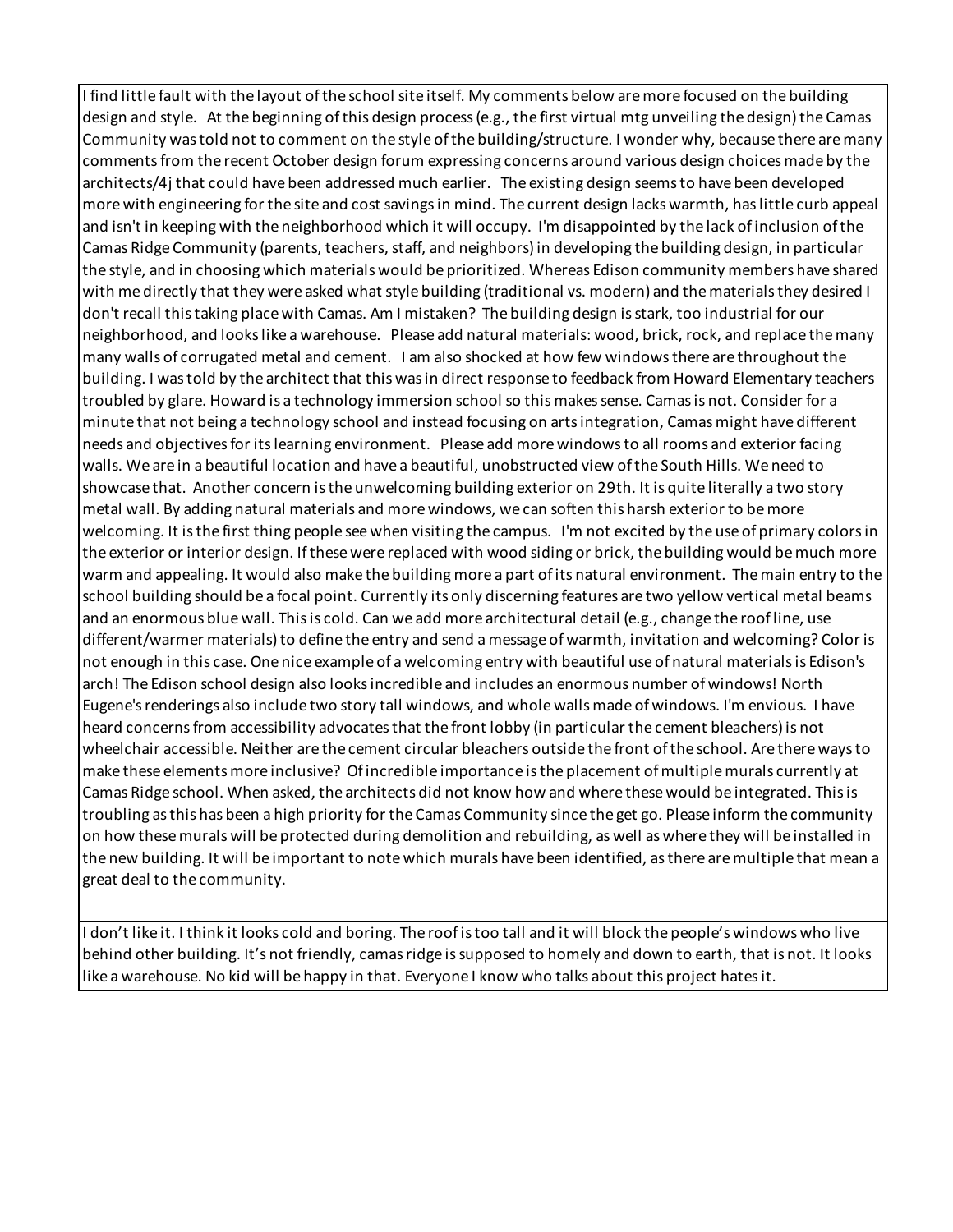Excited for the new camas and overall think the design is good and will function well. But it is pretty underwhelming aesthetically speaking and seems to not have many of the aesthetic perks that have been given to Edison and River road ..for example. Which seems quite unfair. Could the design be upgraded to include bigger and more windows …natural elements to provide warmth oppose to cold industrial fee? The front entry has what seems to be concrete steps/seats. This seems unsafe for elementary kids …what if someone were to fall or be pushed? Maybe switch to a wood design? The current playground is pretty big with great swings and climbing features. Can any of the existing structures be salvaged ? If not, could a playground larger than what seems to be planned based on the photo be added. Thanks

Please reconsider including a classroom attached to a bathroom in addition to life skills. This would allow for space to host a pre-K classroom in the future. During the Howard design we asked for this, knowing we were placing a preschool promise classroom there, and were told it would cost too much (40k). Because of this we have been required to staff that classroom with an additional EA in order to comply with student teacher ratios of 9:1 for early learning (ex. when preschoolers are escorted to use restroom)That's 5 years and counting of paying for an extra staff all because there's no toilet attached to the room. Early learning is our future. We have opportunity to secure funding through state grants to fully fund additional preschool promise classrooms, but we have no space to place them. Please consider future uses and opportunities for pre-K by including at least one more classroom with a bathroom. We need to reframe our vision to encompass PreK-5 buildings.

Design: I'll start with the pros - the siting is right, the parking lot and flow seem good. The gym looks like a huge improvement. The renderings make me think of a pre-fab metal building built for manufacturing with an office attached to the front. Additional windows and a more welcoming entrance would make a huge difference in making the exterior of the school feel more similar to the other elementary schools recently built (or under construction). It lacks any sort of interesting/defining element. Howard has an outdoor "river" drainage, an amazing library, tons of windows for light, and common work spaces. Edison - has articulation in the building design, the entrance looks really welcoming and you can see that the design took into account the architecture of the surrounding homes. The design team's own website shows they are capable of much better work than this. Compare the interior images from El Camino del Rio and Howard to those offered here. The amount of light and glass in the buildings, the interesting design elements, the learning spaces - there is literally no comparison. It looks like a project suffering from being last on the bond - with cost overruns happening on the other projects causing the design team to reduce scope/design elements/community input to get within a budget. The design team and board need to be honest about what is happening (and creative to address the problem) - or you risk future support and trust. Process: The design process is quite different than previous 4J projects. The entire process seemed to be designed to discourage input, discussion, and learning. At the various virtual sessions, there was no Q&A. Having been to multiple community design reviews for 4J projects over the last 20 years, this is not consistent with your process. While getting community feedback is challenging, it is a valuable part of the process and avoids the very issue you are currently faced with.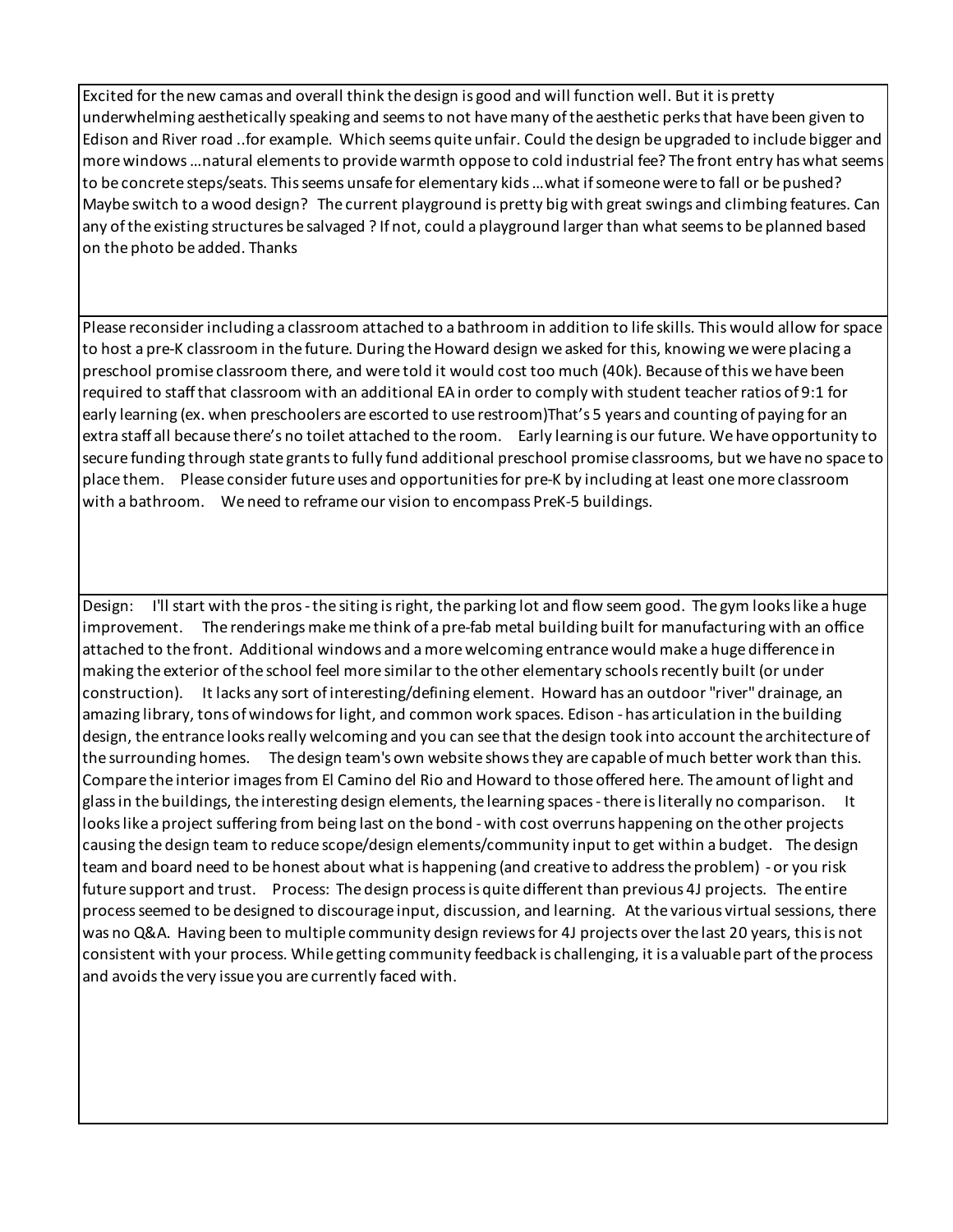It is encouraging that the architects listened to the community and reworked the parking lot and retained the camas field. Impression from other presentations was that the initial building in the site design was only for location purposes but it looks very similar to the first design that was presented. This is an ugly, uninspired and unwelcoming design. It looks like an industrial building instead of a warm and welcoming elementary school. A huge concern with this design is the lack of classroom windows that allow for fresh air and natural light. The excessive amount of cement at the school entrance instead of foliage adds to the coldness of this building design. It is unclear if the classrooms' design and size take into consideration the staff's use of flexible seating and group project work. The rendition of a classroom looks like a high school or technical class. A large sink and space for student work is necessary for projects and art work. If the present building design is not going to be altered, then at least incorporate the original camas flower mural (middle wing facing 30th)on the blank wall facing 29th Ave.

Hello Board Members, My first comment is that I believe the parking lot should be reconsidered. My son attends River Road/El Camino and it is the newest elementary school to be completed. The original parking lot had a similar design with a single entry/exit point. And it was a COMPLETE disaster. Cars and trucks could not enter and exit at the same time, cars would stall out there, large trucks or cars with trailers could not make the turn without turning wide into the other lane. Traffic would back up to River Road. I'm sure there was some traffic study that said it would work but it didn't make sense and didn't include human behavior. The school parking lot had to be redesigned and redone, at greater cost, and a year later - meaning it frustrated everyone for the whole year. The frustrations with the poor traffic design diminished the excitement of the school opening. Don't design the parking lot like a cul-de-sac. There should be an entrance and exit for flow. Designers are imagining and planning for an average day; you need to plan for a big school event with families driving there after work. My second point is that I don't think there was adequate follow through on planting the field at River Road. The turf never really established and also the baseball field is underused because small gravel instead of sand was used for the bases. To this day, no one plays baseball there because of the gravel like substrate. More oversight is needed. I hope you learn from the mistakes and lessons of the River Road school planning and building. Thank you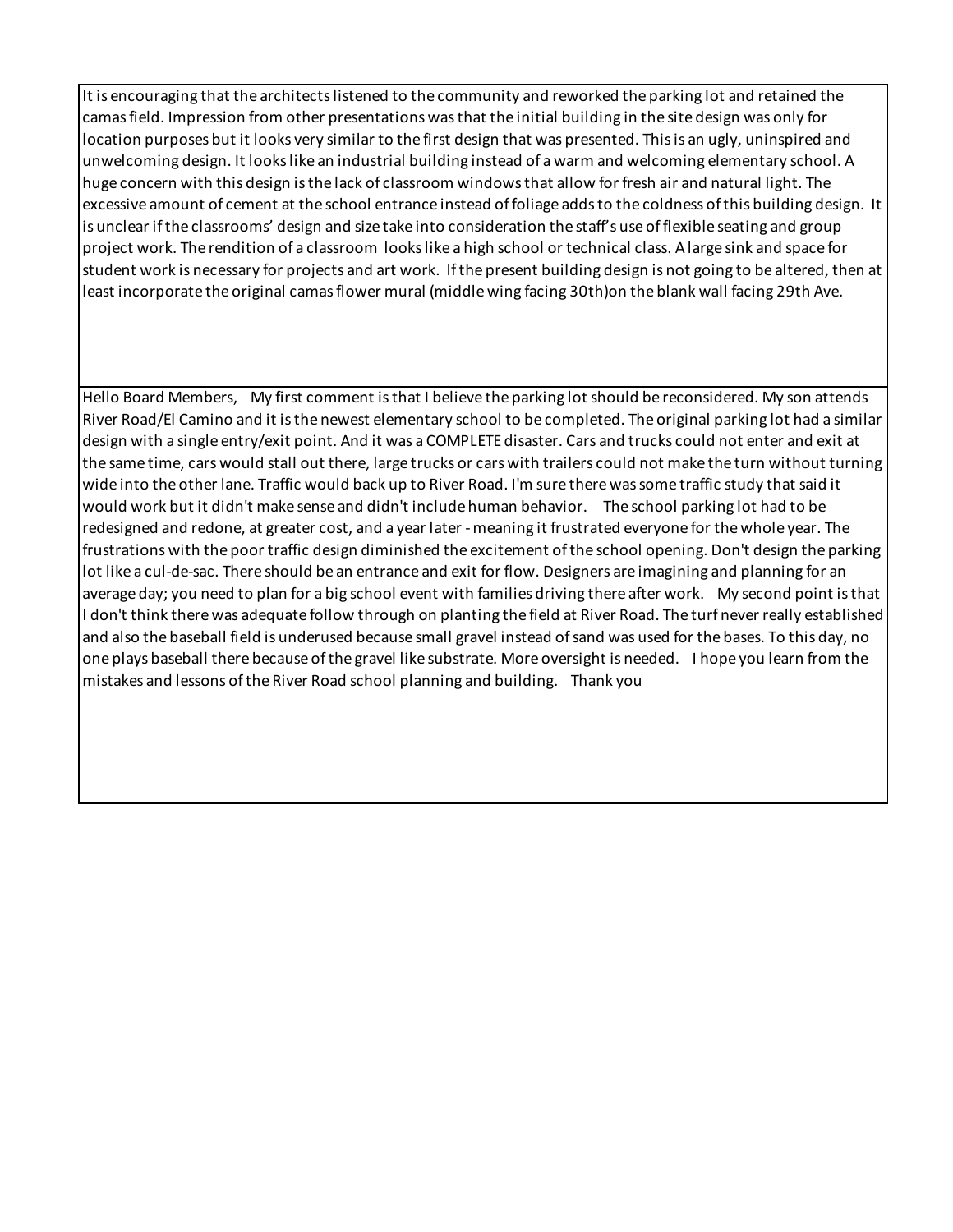For the music room, what types of music are meant to be placed in the Music Room space? Choral activities as a class or grade? with piano? Seems like this activity will be hard-pressed to fit. band seems unmanageable at best. Groups in a circle? Are you going to put speakers in here... if updating with new tech for 21st century, why is the Music Room in a rectangle? rectangles and squares create standing waves and the depiction of classroom looks like there's NO acoustic treatment or even consideration of managing how we hear impacts how we learn. Sound matters in how we learn. Acoustic comfort can aid high level cognitive work, thinking and concentration (Ravi et al., 2017; Woo and Rajagopalan, 2017). Listening and communication is crucial to health and education (UNESCO, 2015). This value isn't present in the current design (layout of rooms, types of behaviors anticipated to renderings). This modality goes beyond just the music room, but for the classrooms as well. Please do not undercut a modality of learning before you have even begun to 'value engineer' the design and contractor work. Please please please please please value the diversity of learners and how the environment shapes the learning. 2. Is there anticipation or value of Art in elementary? if so, where is this space? has Art already been cut?! 3. How much time is the parking lot going to be used during the school day? 5% of the time? Why has parking been given 30% of the lot? In what ways does the increase of asphalt (shown in render) put forward your notion of "sustainability"? We've been on the fence on having our kiddo at Camas next year. Disappointed at best. The current design doesn't seem to value the many types of accessible learning; simply going after the "meets code" in terms of physical accessibility. ref. Mehta, Ravi, Rui (Juliet) Zhu, and Amar Cheema. "Is Noise Always Bad? Exploring the Effects of Ambient Noise on Creative Cognition." Journal of Consumer Research 39, no. 4 (2012): 784-99. Accessed July 26, 2021. doi:10.1086/665048. Woo, Jin and Priyadarsini Rajagopalan. "Soundscapes in Public Libraries: A Case Study." in Back to the Future: The Next 50 Years, (51st International Conference of the Architectural Science Association (ANZAScA)), M. A. Schnabel (ed.), Architectural Science Association (ANZAScA), 2017: 685–694. UNESCO. "Charter for Sound", in Acoustic Bulletin, "The Week of Sound" Feb 14, 2017. https://www.acousticbulletin.com/unescohosted-the-sound-for-a-new-urbanism-conference

 I like the common stepped seating area in the one illustration. Good idea and I'll bet that this will be one ofthe most popular gathering spots in the school. However, the exterior surfaces stand out as industrial-looking, especially compared to the neighborhood homes and the Temple. The siding lookslike metal, but whether it's painted wood or metal, where doesthat color/pattern appear in the natural world? Please change at least part of the siding to incorporatewood or a wood look, which will help the studentsstay connected with the natural world around them. Asis, they are entering what lookslike a fish cannery from the outside. I've seen commercial warehouses with almost exactly the same feel. (And I'm not reaching to be cynical or critical, thisisthe appearance) Please take a tour of the EMU remodel on the U of O campus to see what I mean. In that instance, most of the wood there is on the inside, which creates a warm yet natural energy, and the use of brick on the exterior is organic and inviting. You could at least offset some ofthe commercial zone look with a large, natural wood archway running east to west through the interior of the courtyard, and another smaller one spanning the entrance on the north side. This "rainbow arch" would welcome students, teachers and parents to come inside, yet remind them that this is Eugene, Oregon, wherewe value the natural beauty of place. The rainbow has become synonymous with inclusion as well and helps provide a reminder that all colors ofthe rainbow, and of people, are beautiful.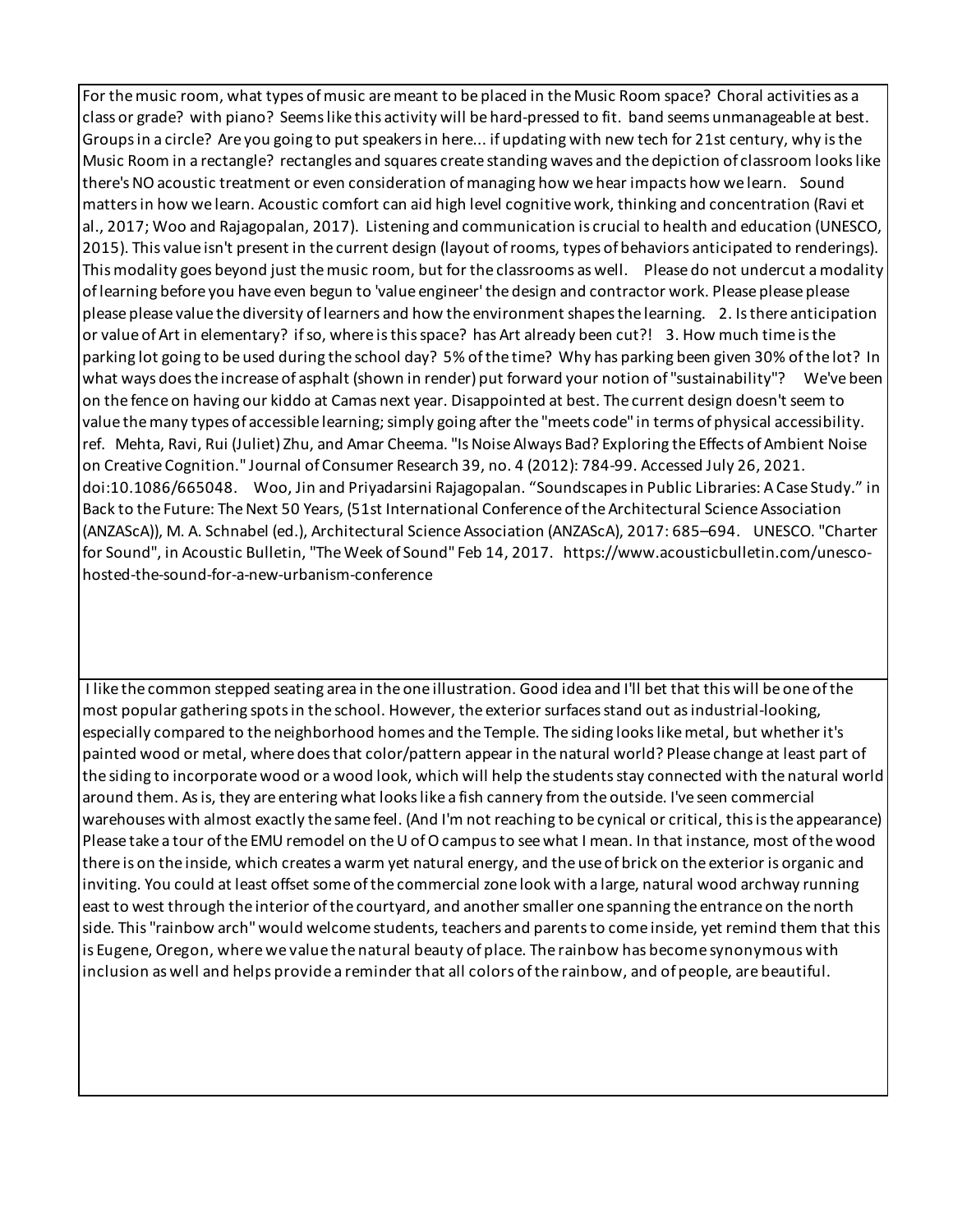The exterior of this group of buildings looks like a warehouse. This building is exactly what i would expect from a student of architecture. I would expect to find this building in peoria, illinois or somewhere in indiana. Is this the best we can do?

I am dismayed by the lack of architectural detailing on the building. The massing seems super out of character for a Eugene elementary school and the buildings look like wear houses. How about some more interesting materials like wood or brick? And more windows? It's just so unwelcoming and that's a big part of what makes an elementary school feel like a wonderful place to be. This feels like a huge design miss for the neighborhood, for families and especially for kids. Please go back to the drawing board and design a building that's pleasing to look at, meets the surrounds at a more pedestrian scale, and provides a welcoming and warm aesthetic. Thank you!

In general I like the metals being used on exteriors but really dislike its use here. It's not warm and inviting. The exterior, with its finishes, the window placements, and overpowering geometry do not welcome young children nor their families.

I appreciate that 4J went with a local architectural firm which makes the criticisms I have all the more painful and the design even more perplexing in how far off base it is. I am the parent of a former Camas Ridge student who shares my concern about the design of the school. This design is not even close to reflecting the educational vision of Camas Ridge Community School. Camas is a warm and inviting place that has a long history of building community. The corrugated tin exterior is cold and ugly and doesn't reflect this vision. The building does not integrate into the neighborhood. One wonders whether the design team walked the neighborhood to get any sense of place. There is no connection to the natural world in the exterior building materials. Where is the wood? Where is the brick? The lack of windows to bring the outside in is grossly lacking. One of the strengths of Camas Ridge is that its location enables sweeping views looking toward Spencer Butte and the west hills. The lack of windows means the design does not capitalize on this strength and robs students of being able to see the beauty of their surroundings. Sadly, this design looks more like a prison than a school. It makes me wonder, after looking at the new Edison Elementary School design and comparing it to this design, what 4J is thinking in accepting this utterly inferior plan compared to its neighbor just seven blocks to the north.

Too industrial for the neighborhood! Can we have some personality? Wood? Brick? Less tin can please!

What an ugly, sterile design. This need improvement before ground is broken. I can't imagine my tax dollars going toward something so ugly and institutional looking. What is the life span of this building? Why isn't it possible to build something that will last 100 years or more? 4-J seems to build something that lasts 50 years and then we have to tear it down and build something new.

Thank you for reducing the parking area! The design looks usable, but as a nearby neighbor, I don't like the look of it. It looks industrial, like a warehouse. Is there a way to soften the existing design with natural materials or better colors? That royal blue and kelly green cladding broadcasts the message "built cheaply in 2019." Please include (or even dig up and replant) as many trees as possible.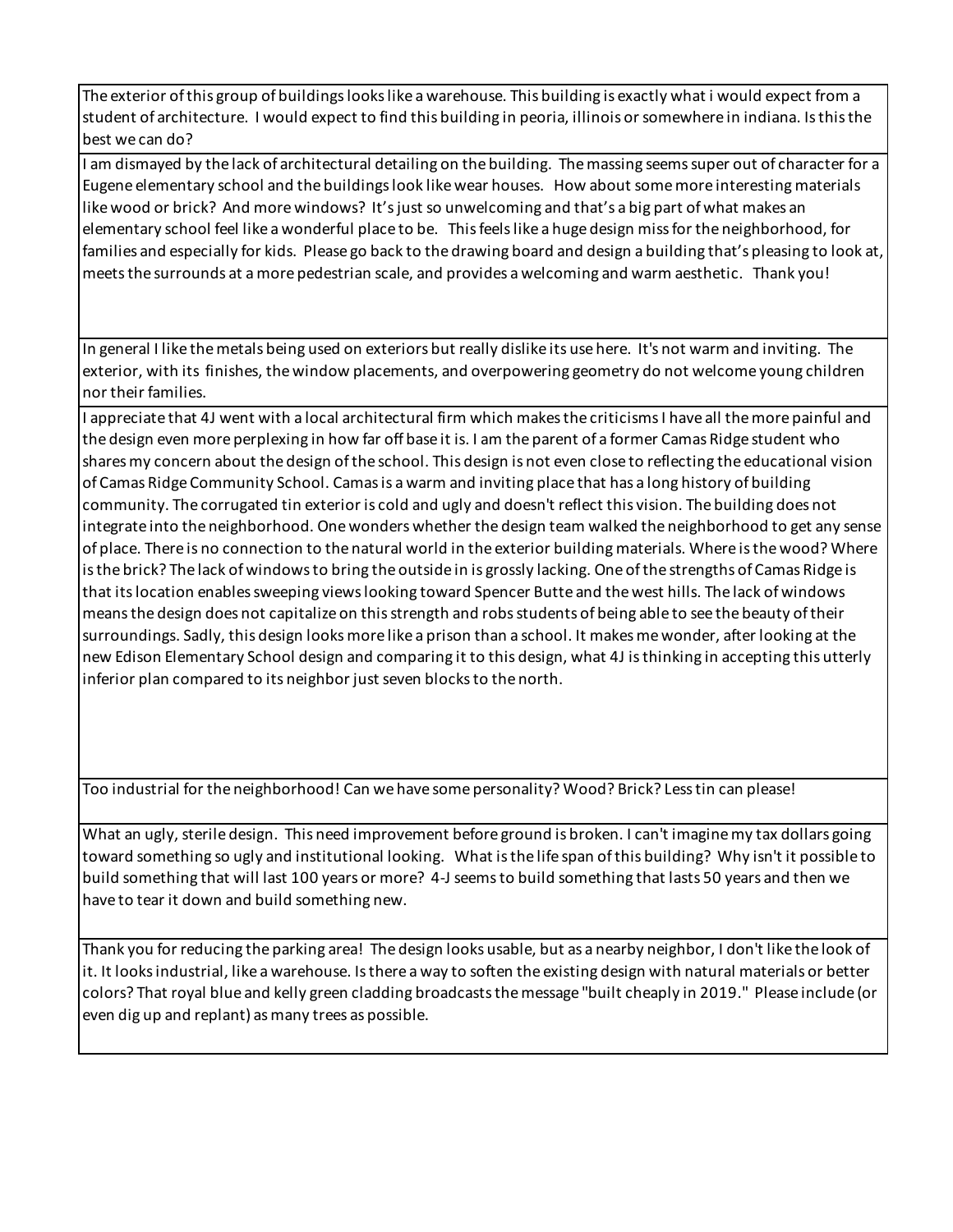It looks prefabricated - like several shipping containers stacked together. The lack of warmer, natural materials (wood or brick!) on the exterior and inside are disappointing. It looks cold and unwelcoming, and the blocks of colors you've added don't help. It doesn't blend with the neighborhood at all and with the added height (2 floors), I worry this will be an eyesore. From the same bond, North Eugene & Edison got beautiful, elegant updates. What happened with Camas? The main lobby/entrance is tiny and will feel very claustrophobic during busy times. And the classrooms are so dull. Compared to Howard which has warm woods and bright colors and interesting room configurations - the Camas sample is just a blank box. The Camas community is so disappointed.

I did not think to ask this at the presentation, but have learned that the school will use natural gas for the HVAC. Given the GHG emissions from natural gas, and the inevitable price increases as carbon tax or pricing comes on line, this is short sighted. Gas may be cheaper now, but its use in our public buildings is out of step with the City of Eugene's Climate Action Plan, and the Biden administration's efforts to address the climate crisis. We urgently need to move away from using fossil fuels, not invest in them. Can someone please confirm whether this is a fact or a rumor? If it is a fact, it is incumbent on us to take a pause and consider the implications.

The design elements below are not evident from the drawings, so I encourage 4J and designers to incorporate the following if they're not included already: Seismic performance: The school is designed to be a "community asset for generations to come." In order to remain useful for 100 years - and in order to be most useful on our very worst day, the entire building should be built to an "Immediate Occupancy" seismic standard - meaning a) it will be usable as a shelter after a major earthquake (most public buildings in Eugene will not), and b) it will be repairable after a major earthquake rather than having to be torn down and rebuilt. "Currently, scientists are predicting that there is about a 37 percent chance of an earthquake of 7.1+ magnitude in the next 50 years." https://www.oregon.gov/oem/hazardsprep/Pages/Cascadia-Subduction-Zone.aspx PV ready: 4J may or may not be prepared to purchase photovoltaic (PV) panels to cover the entirety of the roof, but the price of PV panels continues to fall and at some point in the coming decade it will make sense to install PVs. The cost-saving step now is to build the roof structure (at least the S. facing slopes) to hold PV panels AND install electrical conduit and leave space in the electric panel to accomodate the associated wiring...that way the installation of PV panels will be easier and more affordable down the road. This is at least a 50 year building and we need to be off of fossil fuels within that timeframe. We will need every public building to host as much renewable electricity generation as possible within the lifetime of this building. All electric: There is exceedingly little supply of renewable natural gas, but there is a rapidly growing supply of extremely affordable renewable electricity. This building should not only be energy efficient (something I know 4J will incorporate into the plan) but it should also be run on electricity to the greatest extent possible. The building design effectively dictates whether or not a commercial building can be heated with electricity - so we have to get it right - we can't just retrofit it to run on electricity later. Constructing a new building designed to burn fossil fuels would undermine the future of the very students it is built to support. Please consider carefully the energy system our tax dollars support.

It looks too similar to everything else that Pivot has done. I wish there was way more individuality of the building as well more of creative design concept implemented.

This looks worse than Roosevelt. Would have thought that bar would have been low enough. I was wrong.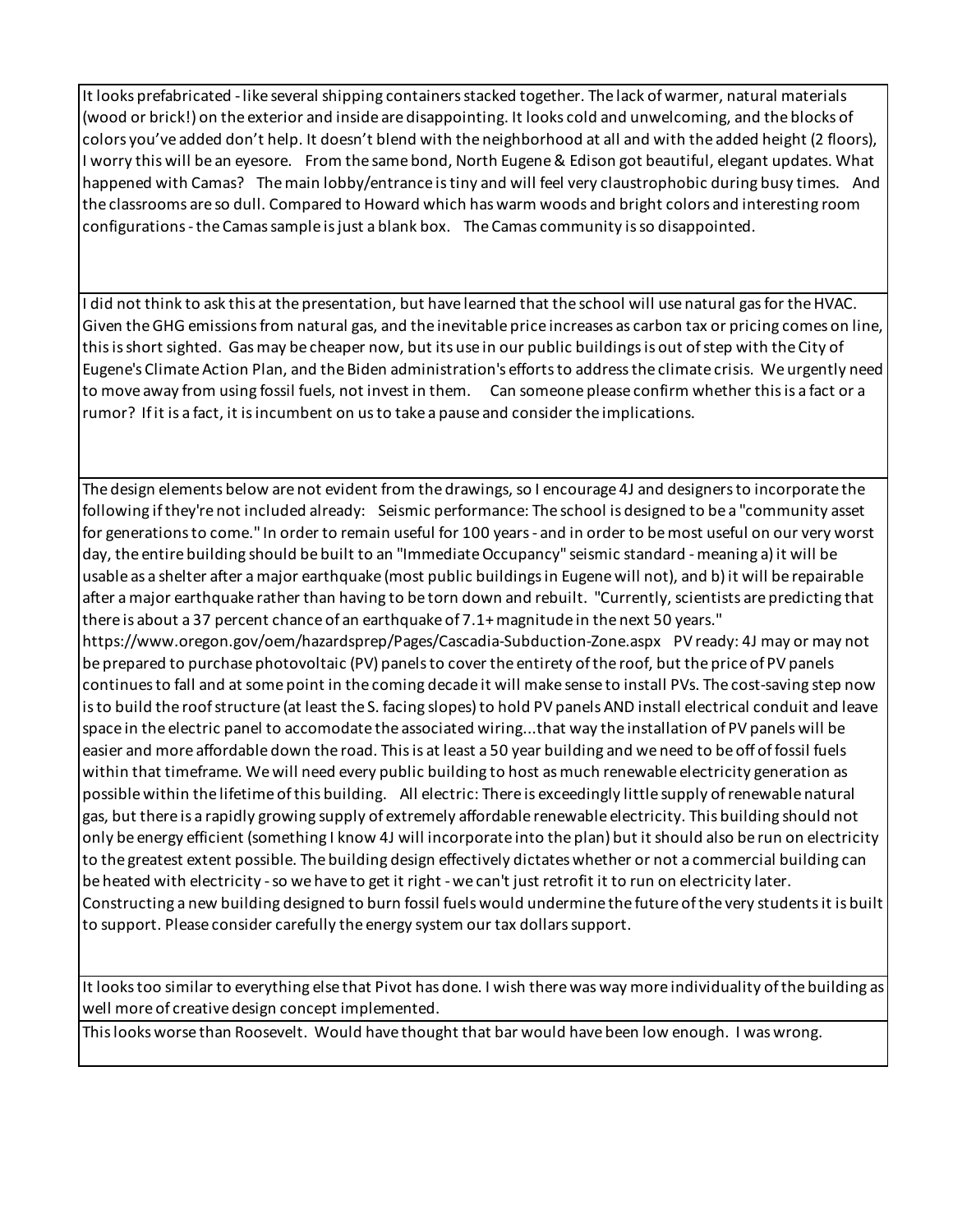Is this significantly different from River Road Elementary? Why isn't it? The site slopes. It looks as though the landscape design addresses this fact, but the buildings don't. This seems like a missed opportunity. The buildings look like agricultural buildings. Is this appropriate for a school? Why don't the buildings have overhangs? Why do students have to go outside to get into the gym? Is this a safety / security issue? Does the current Oregon Energy Code require daylighting for the gym and and cafeteria? It doesn't seem that this has been addressed. The stacking space for parent pick up / drop off seems to be insufficient and will create a conflict with the bus drop off pick up zone. Depending on timing, busses will be blocked in or blocked out by the line of cars. Can there be more stacking space on site before drop off and less roadway after drop off? Is this the best bus drop off option? Students are dropped off outside of the fenced zone. Does this meet 4J's safety standards? The play shelter seems to be a missed design opportunity (another agricultural building).

The interior renderings look lovely, but the exterior looks like a storage business. Please consider different siding materials. Thank you for reducing the parking.

It looks awful!!! Very cold and industrial. No personality or warmth. Terrible! How could you think this is a good school design? I'm not commenting on the layout, features, etc. I will leave that to the current parents and teachers. But as a neighborhood resident, and one whose kids went to public schools in south Eugene (Charlemagne, Roosevel, SHS) I think it's an embarrassment. Doesn't seem to have been given the same amount of thought and care as other recent schools. Edison looking much better. Do better!

The reduced parking lot, better active transportation connection, and improved orientation of the 'face' of the school is appreciated. The current design feels a bit better connected to the neighborhood in it's focus and layout. However, the general design of the school doesn't seem to fit. It's very cold feeling and has a feel of a big box store more than an elementary school. I hope more mixed material, windows, or softening of the outside can still happen. As a parent of a former Camas student I know that this neighborhood school should feel warm and inviting, like the school itself feels with the staff and student environment. Three major items for improving the walking/biking/sustainability environment for families and students that I can see in the current design are: 1) Cover ALL the bike parking. Or at least most of it. At the very least the one at the entrance to 29th. This will be the main bike corridor for all the students coming from the North, West, and East. The Potter Street Entrance is the Human Scale entrance where the majority of students will feed in & out when they take the bus, walk, or bike to school. The entrance at the "front" is the car focused one and though a good chunk of students will come in through the 30th/University crossing, that side already has covered parking and a good entrance. The Potter entrance NEEDS covered bike parking and space that highlights this human scale transportation option entrance as a preferred and encouraged one. 2)With the bus pick-up/drop-off zone that front path along 29th needs to be as wide as possible. We can't tell from the drawings how wide it is but it should be 12 foot at a minimum and ideally more like 15 feet to allow students to wait/get off the bus while allowing students to walk/bike by in safety and comfort. 3) Make sure all gates allow easy access to cargo bikes, trailers, wide strollers and other large family human powered vehicles. Also, they should be open and accessible at all hours school is not in session so that this community asset is open to all when school is not in session. As a taxpayer paid community resource the fences may be seen as a safety necessity but fenced off schools should only be fenced off during school hours and should be open to the community at all other times. The health of our children and livability of our city depend on it.

Ugly, ugly, ugly!! To much wasted space east of the building. Community involvement in the design process was a joke, basically putting lipstick on a pig. This is a disaster!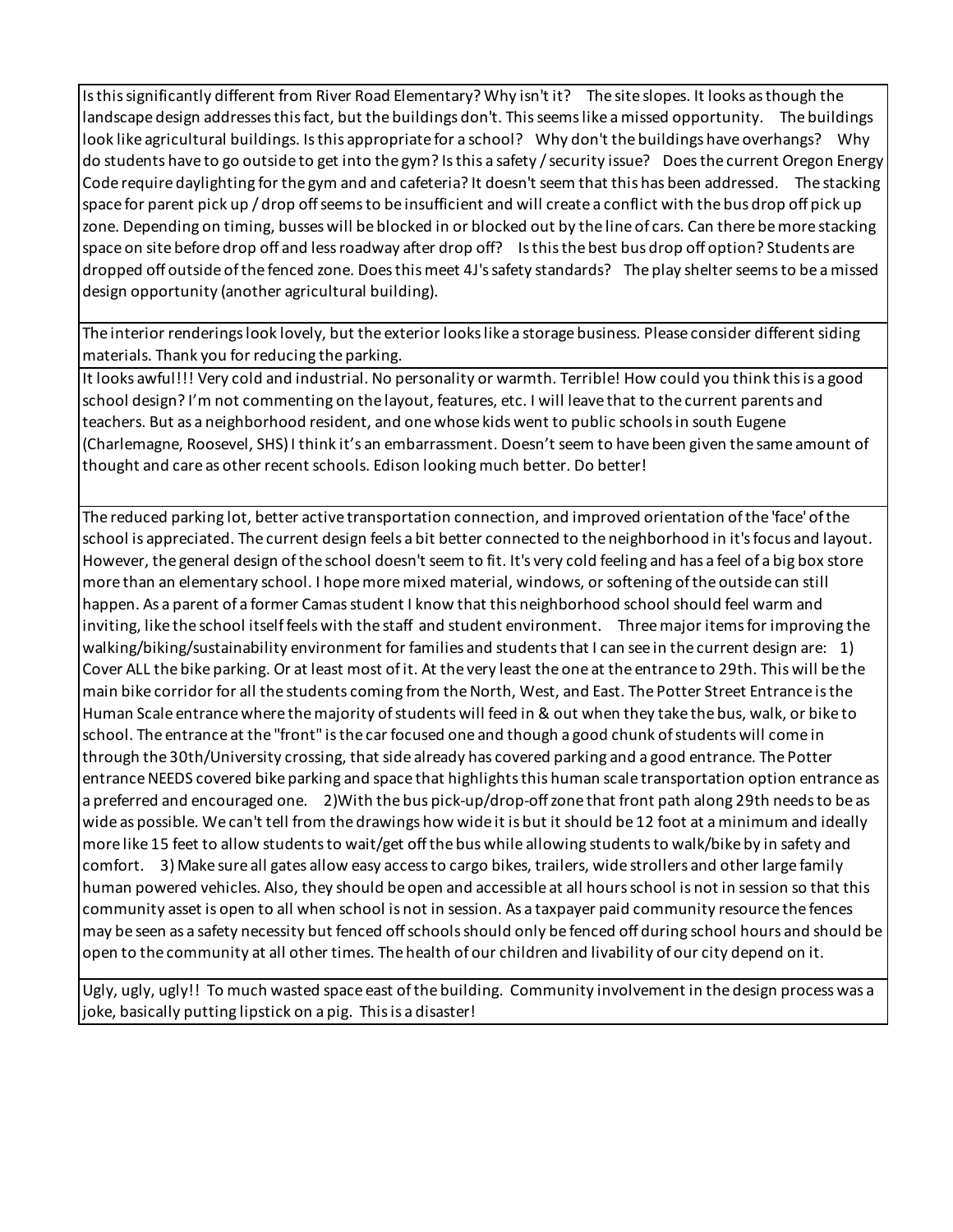I don't see many windows or the use of any natural materials. To me, it looks cold and uninviting- almost like a prison or warehouse. I understand why less windows might be more cost effective, but also- natural light and a view are so good for kids who are otherwise cooped up in a classroom. Kids also appreciate a warm and welcoming environment- I know I wouldn't be thrilled to walk in to this building each day. I do appreciate the open gathering spaces- the gym rendering is also beautiful. Thanks for your consideration!

Why is the building not proposed to be to the standards for re-entry after an earthquake? There should be a functional kitchen - not just a warming kitchen. This design looks more like a warehouse than a school. Why is it aesthetic different than recent designs for other schools in 4j?

Is the lobby wheelchair-friendly? Those 3-tiered giant step/bench-things don't look all that wheelchair friendly. Maybe if there was a cut-out in the middle or at least more space on the edges/sides for greater wheelchairfriendliness. But unless there's a compelling reason to have stepped benches like that, really it seems very able-ist even though I have to admit aesthetically it looks attractive. Kids or adults with mobility issues just can't get to the 2nd and 3rd level at all. Great that parking lot size was reduced and soft surfaces increased. The design, especially the outside, looks SO industrial and cold, darn, shoot. The North Eugene High School and Edison Elementary school designs look much warmer and less industrial. Wood or brick or stone exterior seems they would look much better and fit the neighborhood character better. I highly value green space and sustainability and the possibility for gardening education.

It's hideous. Stop spending our tax dollars on things that look like temporary warehouses and build something that looks like a learning institution! More windows, more natural materials, more character. We all have to look at this building for decades to come. Do not squander this rare opportunity.

Yes. I'd like to see more windows: it's well known that natural light and an ability to focus long-distance is really important for children's physical and mental health. I'd like to see a less industrial design and something that incorporates more natural materials; again, this is important for everyone's mental health. I'm disappointed looking at this design vs. Edison's. Most in the district are aware that the wealthier schools get special dispensations, and unfortunately we are seeing another case develop. We knew we were last in line, and we are wondering if we are getting less because of this. Taxpayers throughout the city are paying for both schools: they want to see the dollars spent equitably. Also: even if outspoken Camas parents annoy you, please remember that poor children need beautiful and healthy learning environments just as much as rich children do.

The exterior of the building it too cold and industrial for a community elementary school. It looks like the exterior is metal and concrete and has the look of a warehouse, rather than warmth of an elementary school. It would be best to add warmer tones, woods, brick should replace the metal/concrete. The green color on locations of the exterior looks cheap and the roof needs to be an accented material/color that is different than the main color of the building. Looking at the new Edison Elementary's school exterior and interior, it is much warmer with brick exterior, windows in the interior between hallways and classrooms with warm wood tones/niches and locations for artwork. I don't see any of those items in any of the renderings you have presented. It would be wonderful if the exterior of this building could be similar in warmth to Edison. The bond was passed to facilitate the building of both elementary schools, it would be great if they both had attractive features that looked like they were building to the same standard. This looks like leftovers and not equitable in anyway.

It looks like a metal box. Can they incorporate other materials so it doesn't look like a metal shipping container or modular building?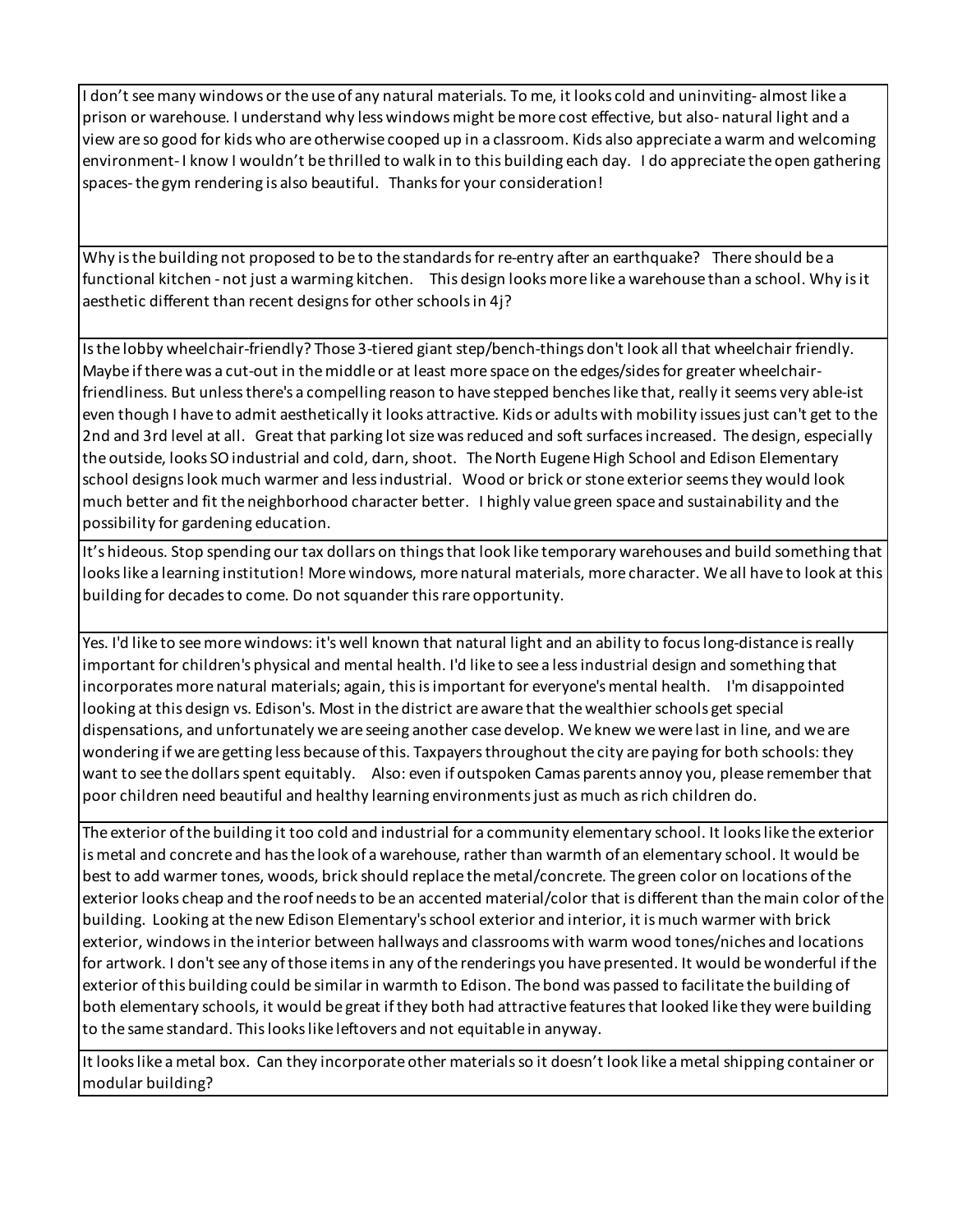This design does not feel warm and welcoming for a school environment. After seeing Edison elementary and many other new schools in our area this building is so cold, plus it also is lacking in windows. It is very industrial looking and looks as though it belongs in a business district. Please consider all suggestions from people who live in the neighborhood, staff and parents who love this warm community!

This proposal like a warehouse, not an elementary school. Why is it so cold? Other newer developments are downright beautiful compared to this. Sorely in need of more windows, warmer colors, and more natural materials. As a person actively trying to conceive a child, this does not invoke positive or happy feelings about their potential elementary school. Just because a space is new doesn't mean it's what they deserve.

It is too industrial and has no feeling of warmth and comfort for our smallest learners. As a neighbor with future Camas children, I was hoping the school would feel more a part of the neighborhood, with local natural materials, and less metallic and hard lines.

This is a MIssed opportunity for more natural light! This design needs Larger windows showcasing the natural beauty of South Eugene!

Wow, it looks like an industrial warehouse! Why does Edison get such a nice building, and Camas get this depressing monstrosity? Why so few windows? Ugh.

It looks more like a warehouse than a school. Is there a way to add more warmth and windows to the design? Can we also save as many established trees as possible. The current drawings look out of place for a neighborhood school.

Looks great!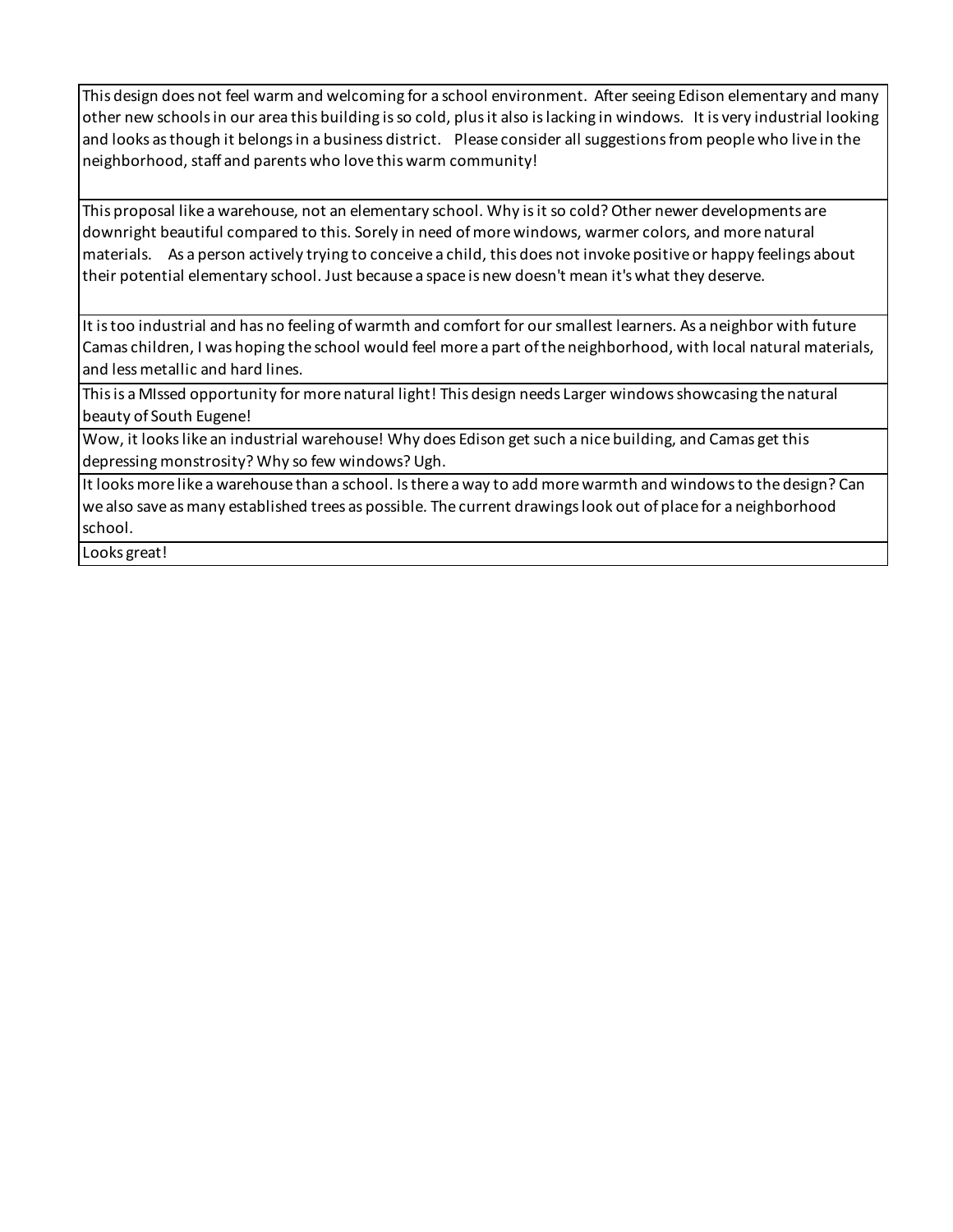Thank you for the hard work in planning the school. I think there are several things missing that should be incorporated. The big concerns that I think need to be addressed: -I have heard many parents at Camas Ridge comment, and I agree, that this has an industrial feel with not enough windows. The exterior does not feel warm, like an elementary school. It needs to have more windows (that open to get fresh air) and different varity of material and more color on the exterior. I know lumber prices are currently very high, but a little bit of wood accents in a few places and/or a combination of some brick, or other siding with SOME metal (not all metal) would work synergistically. It is currently not warm and comforting and feels very institutional as is. Here are couple of warmer style esigns that have elements that I think would be welcome at the Camas community: https://www.architecturalrecord.com/articles/14947-blakely-elementary-school-by-mithun https://www.psd401.net/about-us/capital-projects/artondale-elementary-replacement Carpet: It looks like carpet is planned for the classrooms? I would request that carpet is not in the plans and that a waterproof laminate flooring is used, or marmolium. Anything that can be easily cleaned. Carpet is not good in a classroom in the rainy northwest where kids will be tracking in mud, rain and dirt, and cannot be easily cleaned or could get wet and moldy. Classroom size: I heard that the new classroom sizes will be smaller than the current classroom sizes. Classrooms should be at minimum the same size as the current classrooms to allow for the same style of learning that already is in place. Outdoor Classroom: A huge concern about something the current school will lose is the beautiful outdoor classroom. Is that in plans to keep? I think it is very important to try to keep it if at all possible, and if not, a new one that has the same style needs to be included in the rebuild, plus at least 2 additional outdoor covered areas that can be used for learning. If we have learned anything from the Covid-19 pandemic, it is that we need to provide outdoor spaces at schools and this is extremely important to be built into the rebuld plan. This current covid pandemic might be ongoing for a while, and we need to prepare for the possiblity of future pandemics. In addition, we live in a beautiful city that mostly has fresh air (with the exception of fire season) and it is good for kids to be outside for some learning, regardless of the pandemic. I hope all classrooms have windows that open and that the cafeteria can have large garage style doors multiple of these to open up into the outdoors to allow for air flow and fresh air. In summary, additional materials need to be incorporated into the exterior design to make it warmer. More windows and outdoor learning spaces are needed, along with large garage style doors on the cafeteria to allow for air flow. Thank you for your hard work on this! It will be nice to see some revisions that include wood, color and reflect a warm, inviting elementary school in the Pacific Northwest.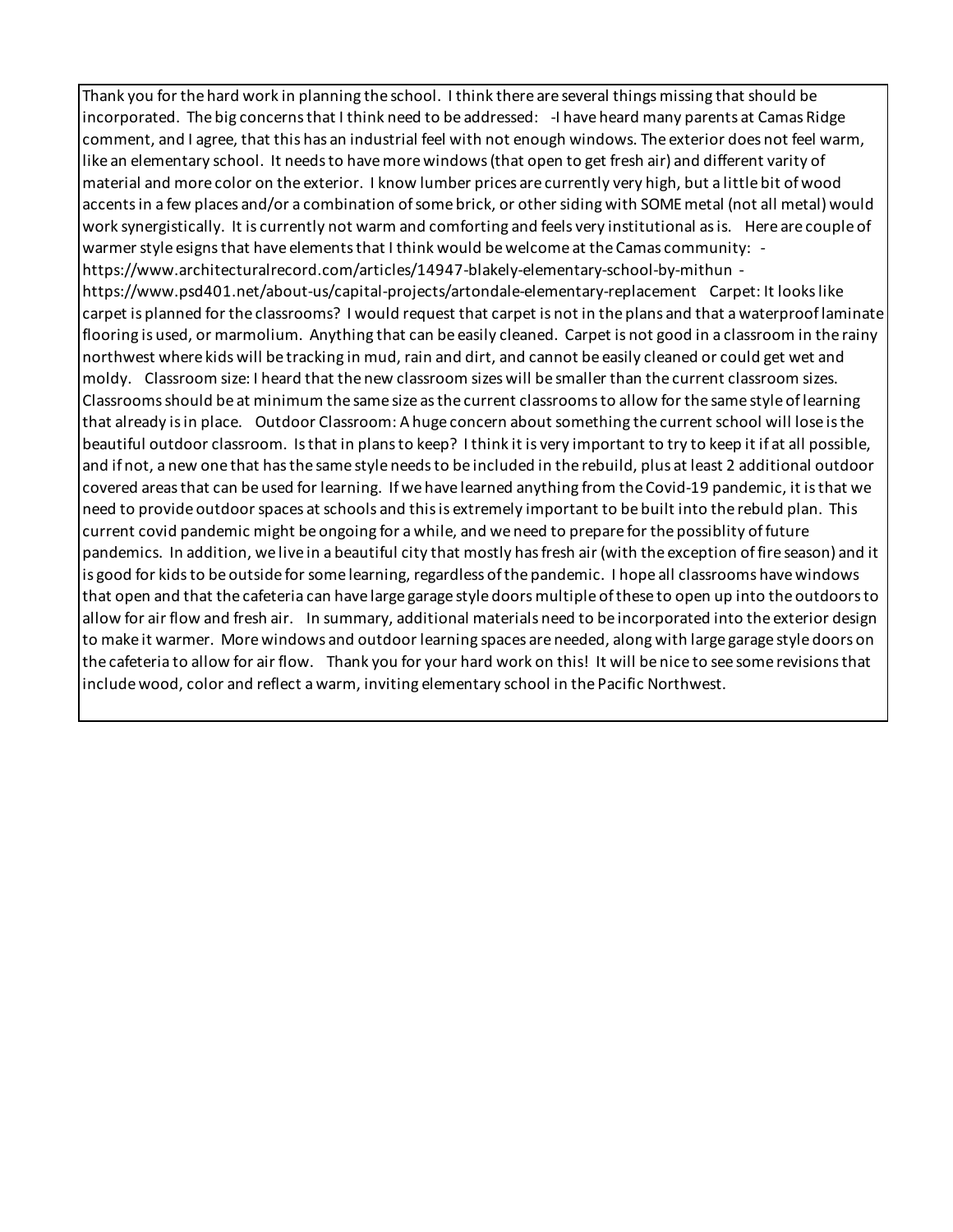Thanks for the opportunity to submit comments and I hope all of our comments are considered and incorporated into the design. (In other words, asking for comments once the design isfinalized seems a bit odd, so I'm hoping the design is not totally finalized). I took a look at other recent school rebuildsin 4J including others by Pivot and I see some nice similarities but also a few ways in which it seems like the Camas design is more limited than other designs. I have heard this may be an issue of funding since Camas is the last of the bond schools and is encountering budget issues that the other two did not encounter. I certainly hope this isn't the case. This school will be in place for decades to come and should support learning, community, belonging, growth, and happiness for our kids. Here are a few waysin which I'd like to see the design changed: 1 - Morewindows. The current design seems very scant on windows. Other schools have huge open window spaces which I think is a wonderful design element for a school. 2 - Morewood (or brick?). A striking thing about the Camas design is the proposed exterior ofthe building. This came as a surprise to me, who has been attending the design meetingsfor the school. I do not think this kind of exterior was proposed to usin the past. I like the inclusion ofthe colorsin the exterior but overall the combination ofthe look ofthe exterior plusthe lack of windowsmakesthe school appear more like a warehouse. Thisisthe last thing wewant a school to look like. I would highly recommend far morewood and other warmer materialsthat make the school look more like a welcoming, comfortable, human and organic space. 3 - More open spaces. One ofthe design elementsI enjoyed in many ofthe other school designs are thewide open spacesin parts ofthe schools. Camas has a bit ofthis in the entry way, but it doesn't seem to compare to other schools' open media spaces, open cafeteria spaces, etc. Open spaces arewonderful for community building, a key element ofthe Camas identity, indeed a part of the name of the Camas Ridge Community School. 4 - Special architectural features. Another element that I liked in most ofthe other school designs were special architectural featuresthat make the school feel special, unique, and usable. I'm thinking here ofthe beautiful story-telling space in the Camino del Rio media room, and the reading nooks in the walls of several of the other school designs. I'd like to see more of a unique touch to the Camas design, with elementsthat will make the people in the school feel special and invested in. 5 -Green space -I appreciate that the Pivot team maintained the Camasridgewhich was clearly desired by many in the community, and also hassome green space in the hill down to the soccer field. My interpretation of the upper play space, from the colors I am seeing in the designs, is that there is very little green space that kids would access easily each day just outside the door ofthe school. Can there bemore green space right near the back (Harris St) exit ofthe school? A school garden? Butterfly garden? Little forest? More green space isimportant for kids! My final comment is just about the rendered images. I was surprised to see few students and families of color depicted in the renderings. I believe it is very important for these renderingsto portray a diverse and inclusive community and would encourage the team to includemore individuals of color in future imagesshared with the community. Thank you for taking the time to read and reflect on these comments. (parent of 2 Camas Ridge students)

I feel like Camas Ridge is being given the cheap option after much nicer structures for Roosevelt and Edison were done. I seriously thought the design image was an image of the temporary swing site space, with a flimsy, industrial feel.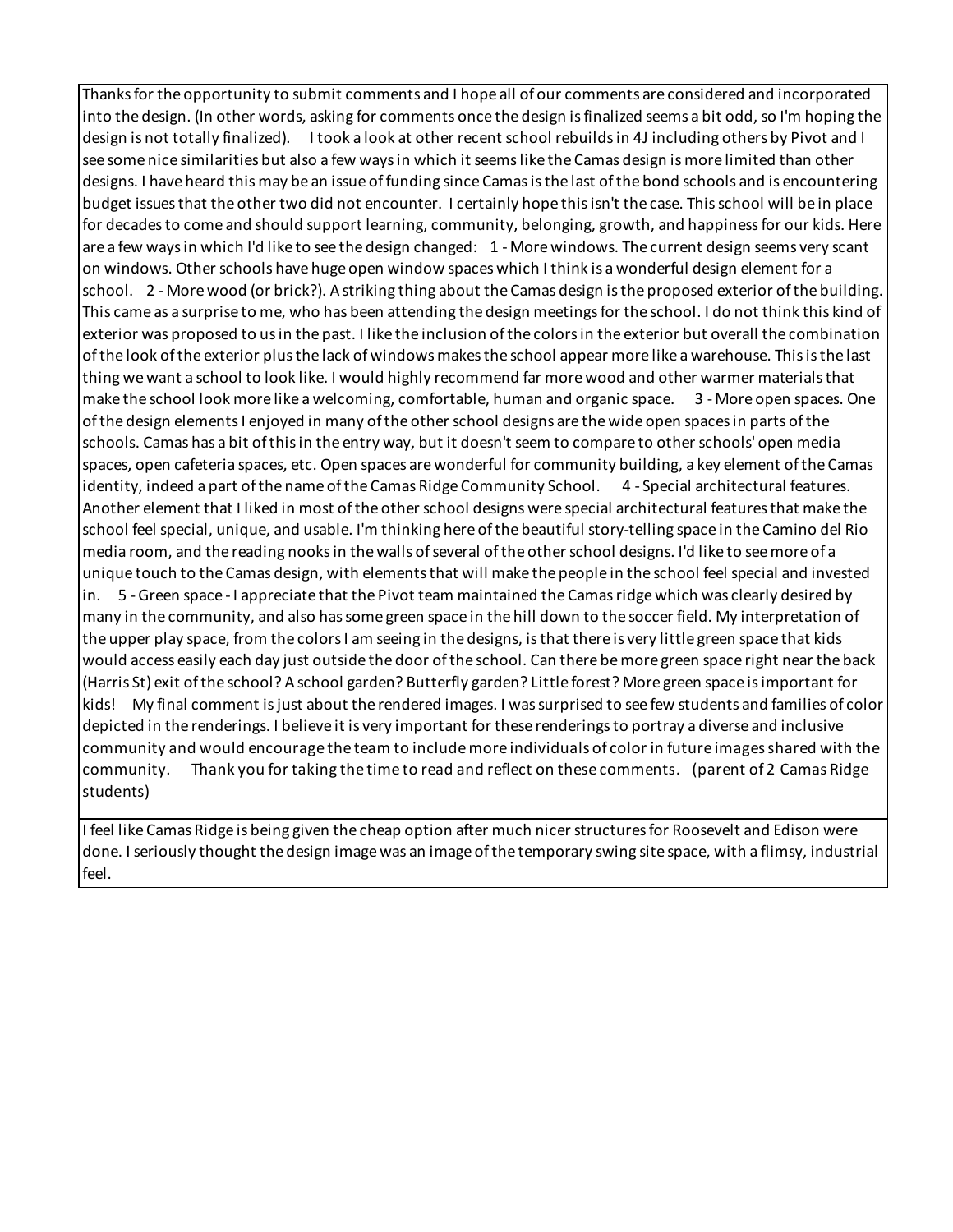1. Building massing should capture south daylight and control it. With this design proposal, the West-facing facades appear to not have daylighting controls, I'd expect this side of the building to overheat in the latter part of the school year (as the old school used to). 2. It would be helpful to understand the elevation along 30th Ave and how this side of the building interacts with the street. It looks like, in plan, that the service end of the building will be the view travelers into Eugene will get as they descend 30th toward Hilyard. Can this view be made appealing? Or, will it be fences, trucks and gates as it looks now? 3. Can the parking area reduce? Or, if it is intended to serve the athletic fields, too, can it be adjacent to the fields? 4. Baseball at 30th seems to be a dangerous location ie foul balls. 5. What happens when a scheduled soccer and baseball event overlap? Looks like there is a conflict in the rendering. 6. If metal siding is the final direction, I do like the color at strategic locations. Makes it feel like a middle school. 7. The front door is which side of the building? If at the West, the entry gate seems too far away (for security purposes). If at the East, as a walkable neighborhood school, this location seems antithetical to that purpose (kids walking though a parking lot). Either way, it feels as though the Administration is buried in the massing/ site and is in the background. 8. The facades remind me of Butler Steel buildings, yes, agricultural; and that does align with the recent history of the use of the building, but where are the gardens? Without that context, the metal clad buildings feel out of place in the neighborhood.

While I am pleased that Camas Ridge is getting a new school, I am deeply disappointed in the exterior design. It goes against everything that Camas Ridge stands for as a community school that is intended to reflect and connect with the neighborhood and the beauty of everything and everyone in it. This design is sterile, unwelcoming, and a complete departure from -- and an affront to -- the spirit of the school and its surroundings. While the current building is in dire need of an upgrade/replacement, one only needs to step foot into the classrooms to see the love and warmth and community-focus that lives within the walls. The exterior should reflect that. There is no need for this modern and sterile approach for an elementary school. This looks more like a warehouse.

I would love to see the design materials on the outside softened up a bit. I really like how Edison is turning out with the brick. We often build schools in Eugene that will be an outdated design in a decade. It would be nice if we had a more timeless design. As far as the inside, it appears like we are building for growth (i.e. more classrooms than we have now), so that's great. I love the dedicated music space, counselor and library. Thank you!

As a Fifth grade student I would like to have more trees on the playground for shade and for air and foresting. Where are the murals that are currently here going to go? Why is it metal? To me it looks really bland and stripy I don't like how it is going to turn out that much. I don't think there is going to be enough windows on the building. I like the floor plans. What I don't like is the aesthetic of the outside area.

It does not look like Camas. It doesn't look like a community school anymore. It is missing the community murals that we have made in the past.

I am very disappointed as to the look/appearance of the school building. It gives the appearance of a jail with very limited windows. It looks more like a bunch of "portable units" shoved together. Because 4-J is over budget on the already completed schools this is no reason to make Camas look very unwelcoming and cold. Why is it that Edison has a much more aesthetic appearance?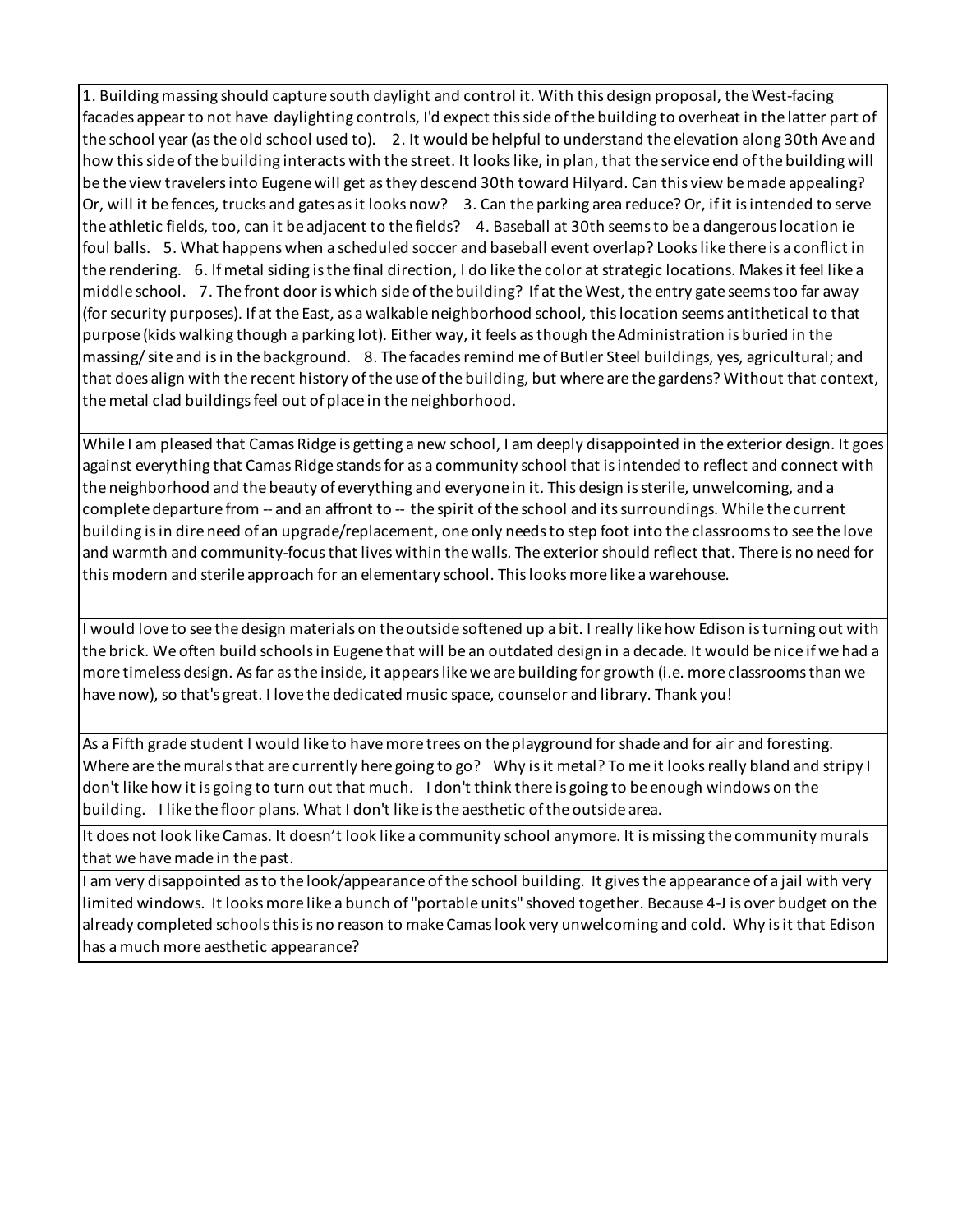1. I would like to see some "garage door" type openings--where most of a wall can open-- for at least the gym and some of the common areas. This can really enhance the use of space in all kinds of weather. There are examples in newer schools up in Bend. I would like to see the awning type coverings at the front of the school on the east side extended to a size where they would almost be a roof for an outdoor classroom. With moveable seating and lighting the space could be utilized in all weathers as well as by community. This makes for a patio type space to wait for a ride as well, which is nicer than huddling by the wall. Covered areas where the roof line is higher than the average classroom--more like a gym--really expand functional space both when the weather is extremely hot or when rainy. I have seen these arrangements in Portland parks and wish we had more of those here.

As the first public building coming into town on 30th from the east, this is a very ugly building to come across. I know 4j can design and build decent-looking schools (North HS, Roosevelt MS, Edison), but this isn't one of them. Even Howard Elementary looks better, so we know Pivot is way more capable than this. The extensive use of what looks like grey, vertical-grained, metal siding is very off-putting, and even the other colors look rather formulaic. I hope we aren't sacrificing quality because of project overruns on the "other" projects. That is poor project management and not an equitable use of resources. It looks like those warehouses in west Eugene, not a school. Finally, this whole process seems to continue to pit the Edison neighbors against the Camas ones. We have witnessed time and time that the Edison neighbors have easily received what they have asked (siting, quality, parking regulations) while the Camas neighbors seemingly have had to fight for everything to even approach something equitable. Frankly, it's disgusting and feels like we are literally building visual representations of systemic and social inequities for yet another generation. Do better 4j.

Hi, yes. I have suggestionsto support the Life Skills classroom. I am an Occupational Therapist with 4j School District and a graduate student at Boston Architectural College (Design for Human Health) doing work on Traumainformed Design and guidelines for design of Lifeskills classrooms. I am outlining some thoughts that would support the TiD model within the Lifeskills classroom. I hope these can be helpful and supportive in this design phase and create a classroom that is accessible and thoughtful in supporting students with disabilities. 1. Parking Lot, consider 2nd exit off parking area onto University for accessibility to improve flow in/out of this space. (TiD flow, safety/escape) 2. Life Skills classroom -there aremany important design features needed for this population to support their medical, mobility, activities of daily living, and sensory needs as well as supporting the staff that work with them. A. Storage: Medically fragile students comewith equipment that will clutter the classroom space. There is a strong need for a storage room to house adapted chairs/equipment, standers, lifts, adapted seating, therapeutic tools. By having the extra storage room, the classroom can remain clutter free of equipment and support the valuable space needed for studentsto maneuver wheelchairs around desks within the room. (TiD safety, flow, environmental stress due to clutter, overstimulation) B. Classroom: 1. There is a need for counter space and sink area, 2. Storage using floor to ceiling closed cabinets that can lock, 3. dimmable lights. 4. Ifthe classroom entry from hall hasfloor to ceiling windows, it would be important to have privacy glass on lower halfto decrease distractionsfor students. 4. 2 way observation windowsfrom themiddle room between classroom and sensory room is important for staff observations, trainings, especially if students need to be monitored for safety and observationsfrom consultants, etc. 5. Operablewindows and light filtered window treatments C. Bathroom - Storage to decrease clutter (visual and spatial clutter) that comes with students with medical needs. 1. . This may include Floor to ceiling closed cabinets to house equipment, materials (diapers, wipes, adaptive equipment, etc) This will provide decrease in visual clutter and ease of access for staff needing to get extra materials for students. upper cabinets can be us 2. Cabinets above adjustable table to use space or storage. Closed keeps down on visual clutter. 3. Dimmable lightsin the bathroom assome students have sensory challenges with toileting. 5. Quiet flushing toilet (noise reduction, auditory sensitivity support) 4. Sensory faucets. 5. Automatic door opener for students to access bathroom. Sensory Room: 1. Floor to ceiling closed/locked cabinets 2. Dimmable lights 3. If floor to ceiling windows at entrance from hallway, lower 1/2 privacy glassto decrease visual stimulation, distractions for students using thisspace. 4. Ceiling hooks(recommend 3-4 hooksspaced approximately 4 feet apart) Weight to hold 300# or more - this is important to have variations in access for suspended equipment being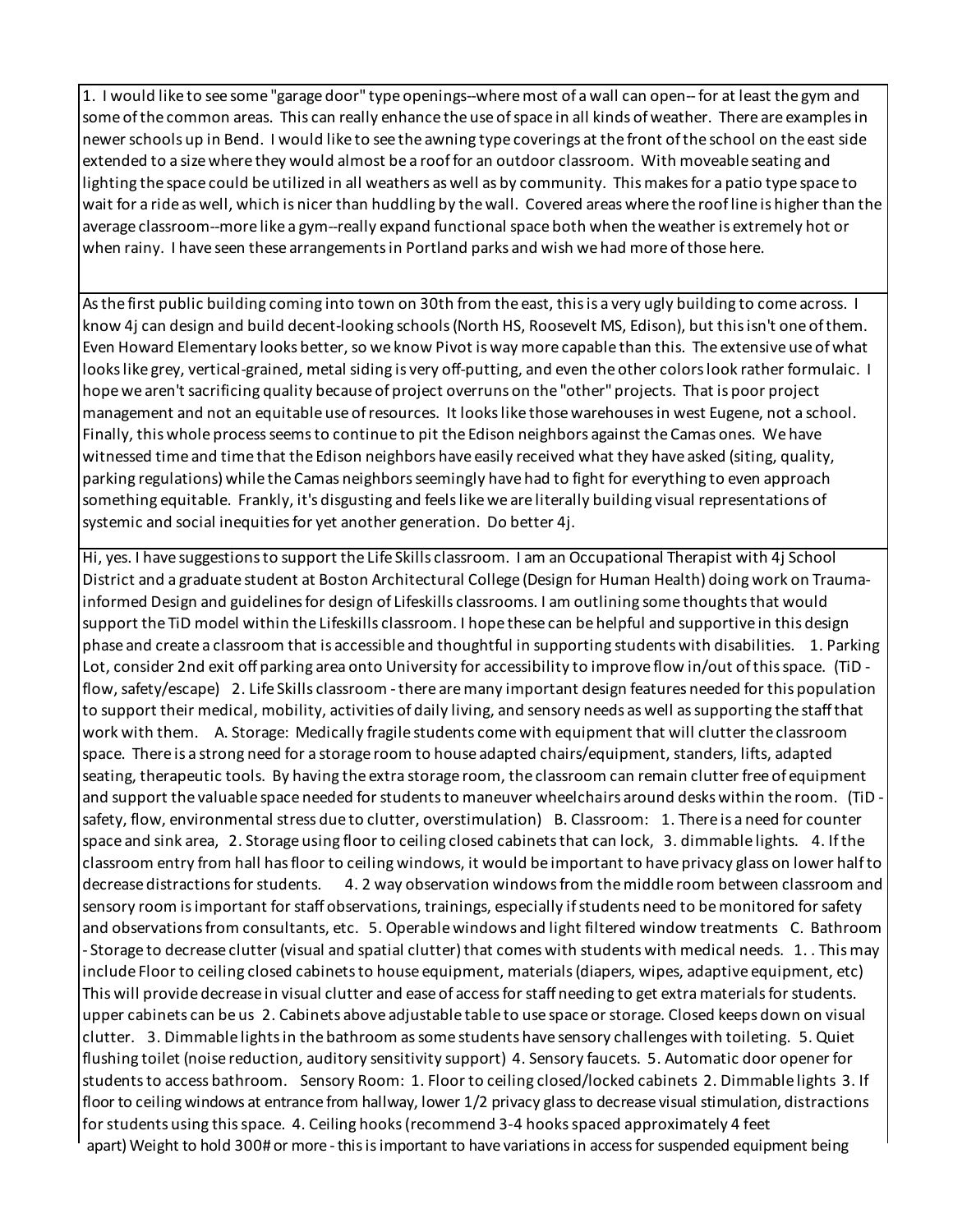used therapeutically for students regulation and developing motor control. 5. Two-way observation window into thisspace for staff observations(used for safety, training, specialist supports, etc). I know thisis a lot. Please reach out to 4j Motor team if you would like to connect with me. I would be happy to go over the Tid for Lifeskill design recommendationsthat support our Central Nervous System and thewhole child with disability. Thank you for reading and considering these important design supports.

Please please please don't use this metal siding and cold looking building as a place for our children and community to gather! please!!! Our kids need a building that is warm and inviting. They need to see outside! They need natural materials surrounding them. This is an eyesore for the entire neighborhood. It is completely out of character for the entire south Eugene hills area which is surrounded by trees and open spaces and beautiful vistas of the hills and sky. Kids need to connect to outside in order to be fulfilled as individuals and members of the community of earth. These renderings do not represent what the members of our community have been asking. I'm very disappointed. Couldn't a local lumbar company help subsidize some of the cost so that we can actually have a school building we are excited to enter and gather in? It feels unusual that Edison has such a beautiful warm neighborhood connection with the brick work and such. What happened in the planning of this building?? did anyone look around and see metal buildings and highways by camas to spur on your design material choices? No. We have small houses that are community oriented with natural resources in abundance. People have gardens in their yards, they have natural elements surrounding their houses. The only metal building in this area is... well... I couldn't say.. There aren't any in the south hills area that I can think of. Please consider the neighborhood look and feel and essence and find materials that represent the people and children who will be attending this school, living near this school, driving by, gathering in and supporting. We want something that represents this neighborhood.

The exterior looks like a warehouse. How is the design welcoming to children? It looks industrial and impersonal. Also, think about the rain, and about kids having to stand outside in it while they wait for their school to open. There is very little rain cover on the exterior.

1) I would like to make sure that there is a designated classroom for English Language Development (ESL) classes. In the past, ELD has had to share classrooms with other interventionists, often with 3-4 small groups in one classroom. When some of our most vulnerable students are learning English in this type of environment, it is difficult for them to hear and when they are asked to practice speaking an unfamiliar language, they are reluctant to speak loudly enough to be heard. I hope there is a dedicated space for Emergent Multilingual students. As an ELD teacher at Camas for the last 11+ years, I have had as many as 12 students in one group and as few as 2-3. Camas currently has 22 students who receive ELD services and in the past, the number is normally closer to 30 total ELD students. Normally, we have many migrant families from Glenwood and a large population of international families attending U of O and living in Spencer View. Ideally, the ELD space would be big enough to accommodate these groups as well as storage for curriculum for each of the 6 grades and three different proficiency levels for each grade. 2) I adore the design of Roosevelt's classrooms where they have floor to ceiling magnetic whiteboards. Teachers can post posters, students work, etc. anywhere in the room with magnets. Also, it makes moving places for small or large group instruction easier, since there is a whiteboard literally everywhere. 3) I know that decreasing parking was in response to parent concerns. Unfortunately, this puts a burden on the neighborhood. I believe that the numbers of drivers may actually be much higher than indicated in the survey. I have spoken to classified employees who drive and were not aware of the survey. I also hope that bus drop off/pick up is separated from parent drop off/pick up. Currently, at Camas, there is a huge safety risk with it all happening in the same, condensed space. Thanks for all of your thoughtful, hard work!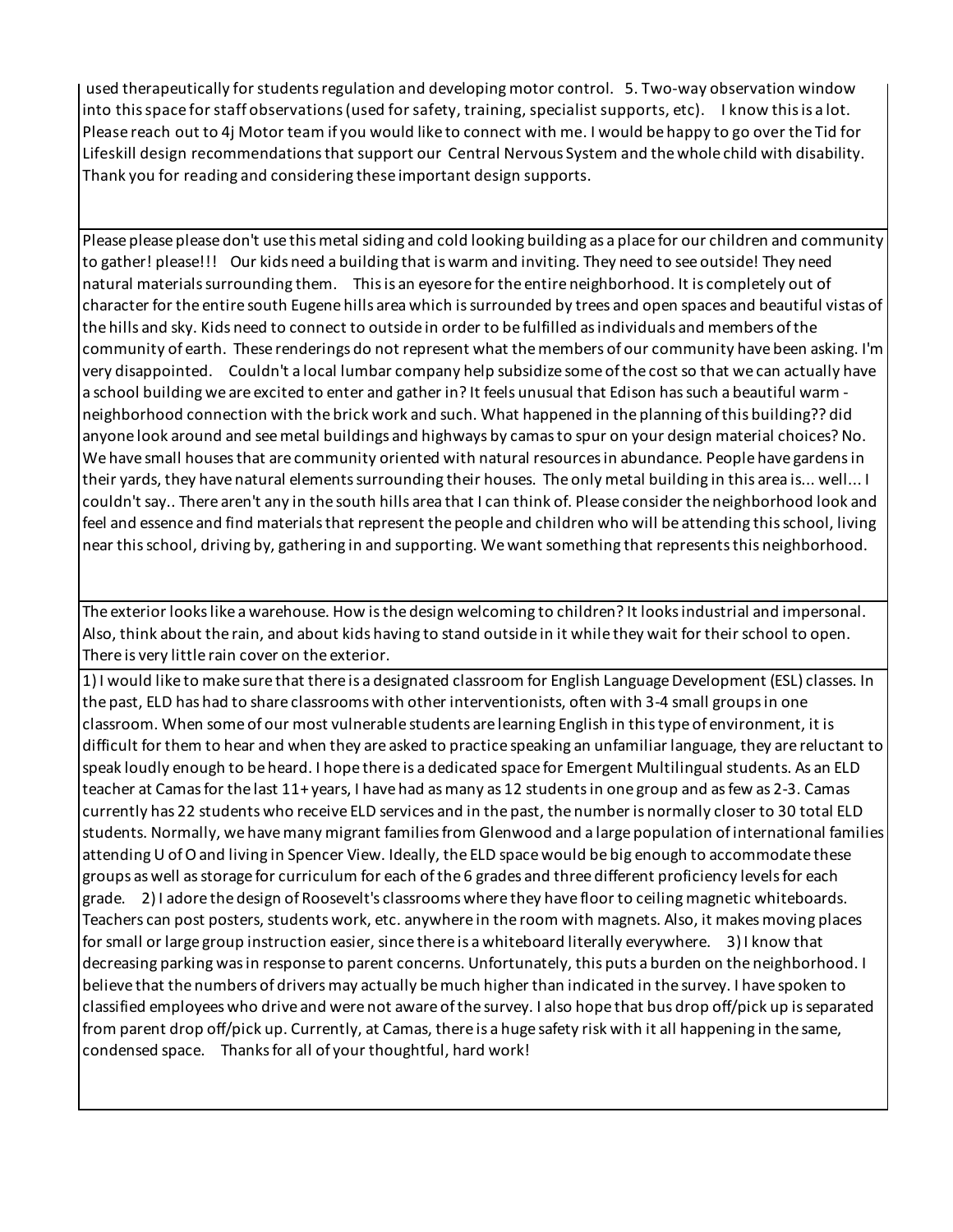1. Where are the solar panels? Our kids need to get used the new normal. While gas provides reliable temperature control, climate change demands that we must be forwarding looking as well. We need both for this period of transition. 2. Are we still flushing drinking water down the toilets? A greywater system that recycles water for handwashing into the toilets will save water and teach an important lesson in conservation. 3. In this rendering, I see only grass and no children's garden. Again, growing food that can actually be served in the cafeteria is an important lesson, besides gardening has a huge cross-disciplinary learning potential for biology, health, art, culture, water, sunlight, seasonal cycles and personal satisfaction. Community volunteers would flock to help. 4. Do you have plans in writing for the coming tear down of the current school. Please build in the time for recycling opportunities. The former Ex. Dir. of Bring lives two houses away. Sit down with her and people from ReStore and make a list of the reusables such as railings, fixtures, doors, windows, playground equipment not to mention desks, blackboards and office equipment. Publish the list and consider holding an auction and invite the families. In sum, the campus is part of the curriculum. Everything from building materials to lesson plans should keep climate change, pollution, resource conservation, health, culture and artistic values front a center. These children will shape the future for us all.

Perhaps this has been addressed and I missed it: will any drainage be added to the field? The current conditions make it such that the field is so wet that it is unusable for most of the school year. If it is not addressed, half the site is useless for the majority of the school year. I would like to see more windows and natural light coming into the interior spaces. We all thrive best in natural light! Dark, cold spaces are incongruous with the social and emotional context of Camas Ridge. The exterior design is oddly industrial and modern. Camas is situated in a neighborhood that does not reflect that aesthetic. I'd like to see something that is more natural material and, frankly, welcoming than all metal exterior. Windows could help with this as well. Do the classrooms have adequate storage space for teachers? With our project based learning focus, teachers here tend to have significant materials necessary to implement this type of curriculum. We also have many seasoned teachers who have collected high quality materials over the years. Please confer with staff regarding storage space as the rendering above does not reflect much in that way. Thank you for taking our community feedback to heart. We LOVE our school and want to create a space where all students thrive and the community in Camas Ridge Community School continues to be the heart of our building.

I am pretty disappointed in the rendering of the exterior of the building. The building looks like a giant warehouse metallic, no windows, a giant box. This is our COMMUNITY school. Our current building has murals, personality. Where is all the individualization? Where are windows for light to come in? Where is the garden and outdoor classroom space? I am worried about murmurs that are going around that the projects that have already been started are very over budget and so we are seeing the impact of that on the depersonalized, industrial design of our school. Our community lobbied hard for the bond measure to go through and have supported all of the other schools through this. It is not right that we are then going to be left with this type of design for the next 50 years!

Please make sure there is easy access to the restrooms from the playground. Howard is poorly designed where students have to leave a locked, gated playground, then enter through the cafeteria to reach the restrooms. They must leave the supervision of staff for access and this is not safe. Also, please be sure to not add planters to the playground where children easily run through and kill the plants. I urge you take into account the educators perspective who work in the newer buildings and have valuable input into where the layouts are not practical in many instances.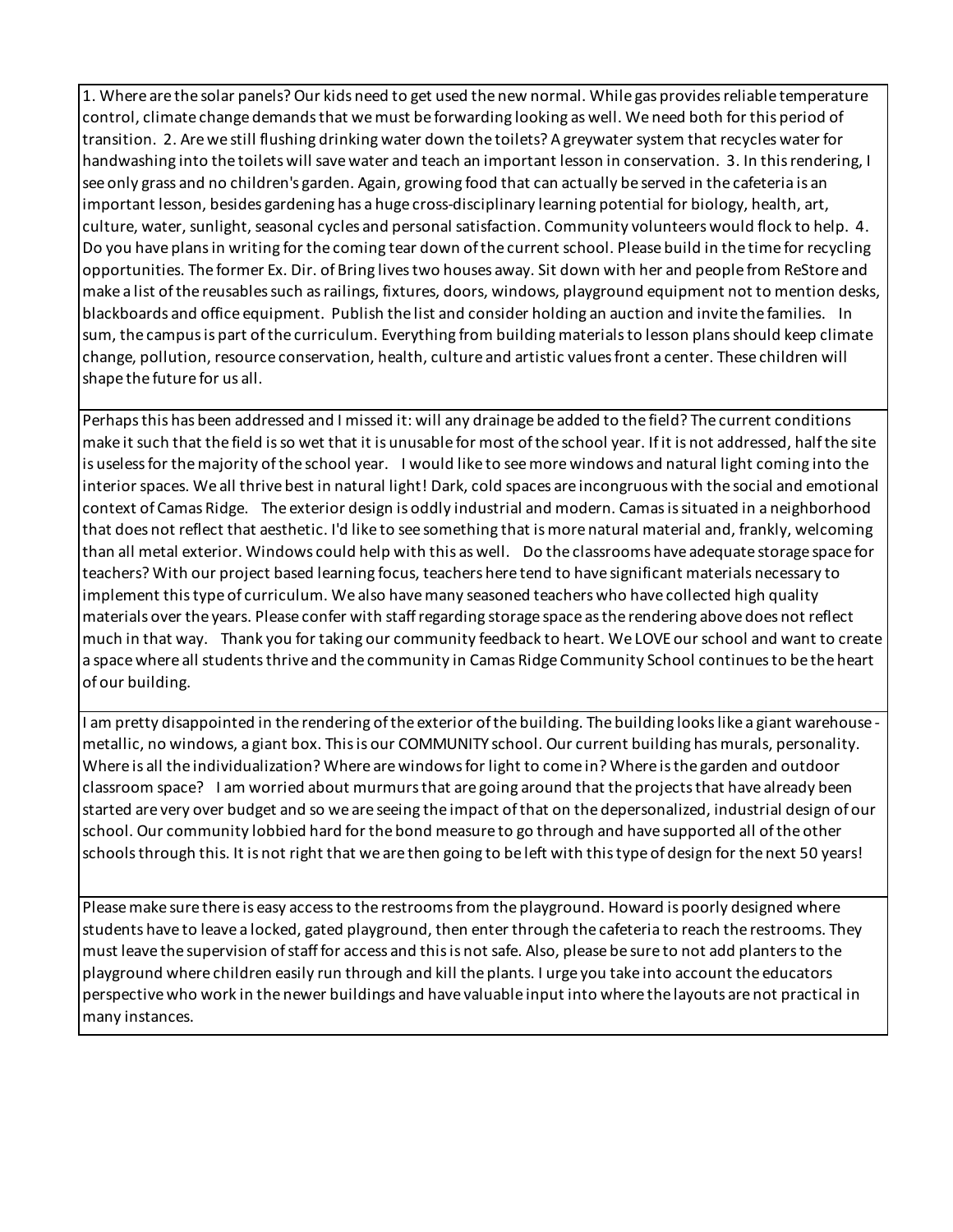I really like the physical orientation of the new design, but am frankly disturbed by the use of metal siding and lack of windows. It looks more like a warehouse than a neighborhood elementary school. As a neighbor and parent I do not look forward to regularly looking at this building much less sending my kids into a giant metal box for school. Environmental design with an emphasis on safety, health and inclusion are critical in development and I feel that this building does not encourage those values. I love the local work of Pivot and think they're ideas to create our newYMCA with an emphasis on community and inclusion are so exciting! I hope we can find come of that nurturing in a warmer design. I'm sure this is a difficult process and I am grateful for the opportunity to share my voice.

## Why does Edison get a building that is attractive and Camas gets one that looks like a metal barn?

Although I am very excited that Camas Ridge is getting a much-deserved update, I feel the school isn't very welcoming from the outside. It looks unattractive and like a large modular. Additionally, the entrance appears very cold rather than warm and welcoming. I am also concerned that the classrooms look situated for middle and high school children, not elementary age. I hope the desks are movable and that there are other options for furniture. As far as the building goes, from the pictures, the gym is the only area that feels like an elementary school. The outdoor area seems like it will be nice. I hope there is a planned space for the outdoor classroom and for gardens, which have been a central part of the Camas Ridge culture.

As a teacher that lives and breathes 8 hours a day in my classroom I am begging you to reconsider the lack of windows. This building will be here for a long time, making a natural light switch now is better for the kids, electrical footprint and the learning environment. PLEASE ADD WINDOWS TO ALL CLASSROOMS! Thank you for your consideration!

The building itself looks much more industrial than anticipated, especially after seeing the beautiful entrance & brick at Edison, and the design at Roosevelt with a balance of modern shapes & design & warmth in the brick & color choices. The color choices in particular at the Camas build are shocking, they do not reflect the bright, colorful & warm environment we would expect in an elementary school. Supposedly the colors are "inspired" by the camas flower, but apart from the gym that is nowhere to be seen. Knowing that the exterior walls will be powder coated metal, hence unchangeable is heartbreaking. I hope out of anything they can be changed now, before moving forward. The entrance is called a "plaza" but has no sign saying Camas Ridge Community School, not place for a welcoming mural, instead we have an unpaintable bright primary blue wall made of what sounds like an expensive material. Lets save money & not use the material & instead have a mural wall, that can be changed over time, this building will be here for a long time, having spaces where it can adapt & change with the times makes much more sense. Currently we have art tiles in the concrete, and leaf pressings so its not just bare & industrial, this seems like a place that we can add warmth, make it look less like a plumbing supply warehouse & more like a place where children are welcome. We also will only have 6 bike racks under cover for kids, this is not enough, especially when we want to encourage our kids & families to ride, walk, or roll to school. Imagine being a kinder who had never gone to preschool, approaching this two story industrial complex, being confronted by metal walls & lots of concrete. We need to soften it, better color choices (truly if you offered me a million dollars to tell you where the color story came from, I would never say the Camas flower based on these colors), more natural elements (ditch that bright blue wall & make it purple, make the lower covered section at the entrance a mural instead with a rainbow of colors), and softer surfaces (all of the concrete has hard edges which as a mom scream head injury), can we imprint shapes/colors/art into the concrete at the entrance, use brick instead? The brown pathway in the back is more inviting then the stark concrete in the plaza. Not going to lie, I was absolutely devastated seeing the metal siding, lack of windows & amount of concrete (even inside!! please for safety removed that concrete piece in the entry, the amount of micromanaging it will take staff & parents to keep their kids from jumping off & the potential for injury isn't worth it). I hope we can infuse some more life by changing the colors, and adding more details to the features (art tiles, mosaic, murals, some wood). The greens are either too cold (the main entrance interior) or too bright (exterior), the blue is too bright & completely unrelated to the Camas, please change it out for purple.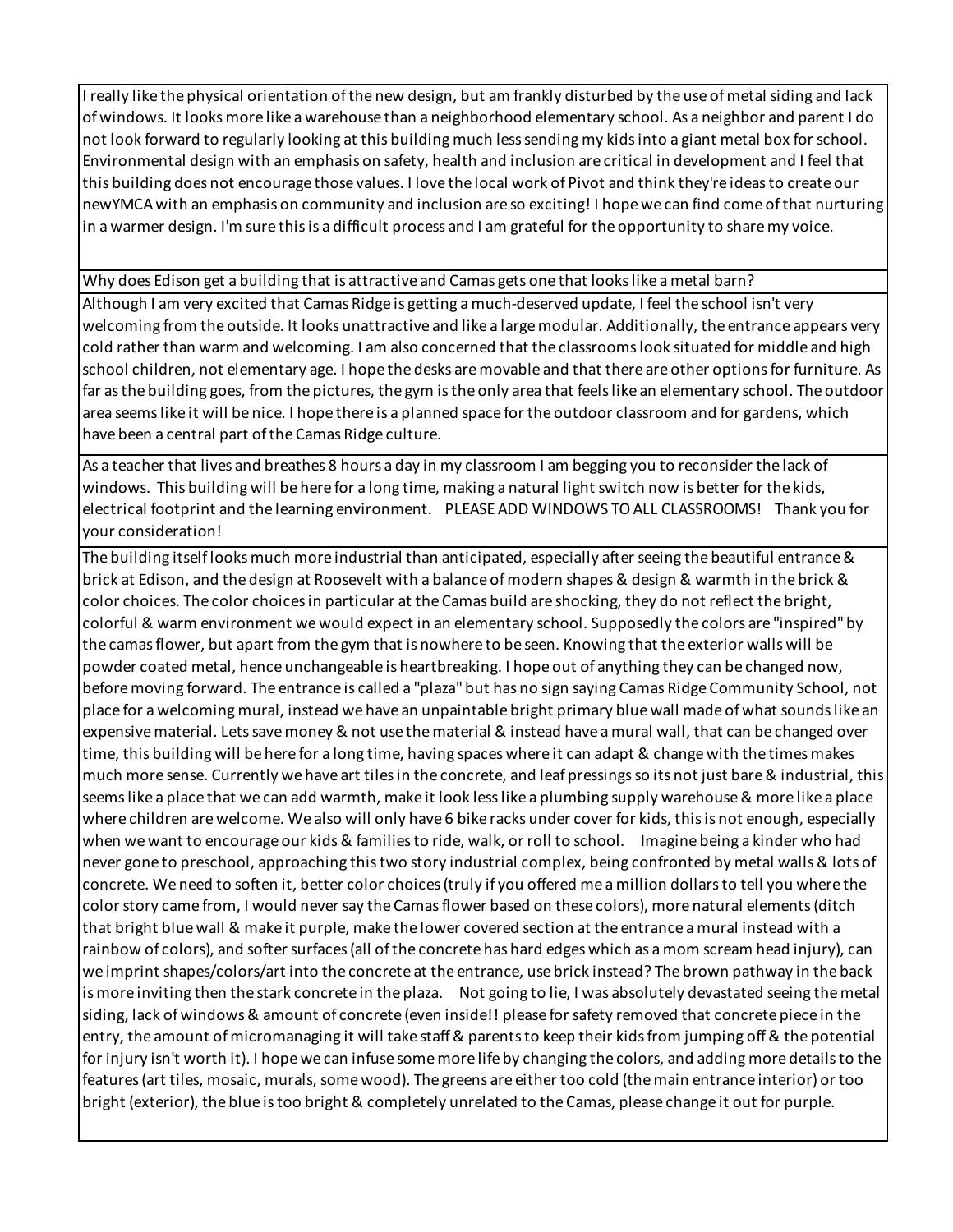I am disappointed in this design. The design doesn't match or fit into the neighborhood, feels more like a warehouse. I greatly wish you would add more warmth and natural materials. Inside and out! Wood elements would be nice. Needs MORE windows. Looking at the design for the new Edison elementary and Roosevelt built a few years ago, there is such a stark contrast. Those two builds feel warm and inviting, lots of windows, big open entrances with brick and glass, please incorporate more of these elements and feel into the Camas build!

It seems a little cold, not very welcoming. Has a factory feel to it. Or a storage facility.

The building looks sterile, unwelcoming, and there is very few windows. Students and staff work best in an environment that has lots of natural light and windows that open. The current building looks like a warehouse. There is no indoor outdoor connection or tie to the neighborhood with the current design. The expanse of metal siding with no brick or other material looks awful. It wold also make much more sense to have a large covered area with basketball hoops as part of the playground. Kids could eat/play outside easily in the rainy weather. All the new schools in the Portland area have designs that have this feature. Also we always have a large community garden near classrooms for learning, I don't see this in the design. I am very sad that this is the proposed design, it does not reflect the values or character of our school community. Our kids deserve a better and more thoughtfully designed school.

1.Thank you for responding to concerns about the Camas on the Ridge, bike parking, Mouhammadou Faye's bench relocation, entrance from the south, and the playground/outdoor classroom. Thank you for continuing to take public comment. 2.I'm curious about the view ofthe building will be from 30th Avenue. That is not included in the drawings presented here. With all ofthemetal, how will you prevent thisfrom looking like an industrial warehouse? This will be the first major public building that 16,000 driverssee each day asthey drivewest down the hill on 30th avenue? How will thisstructure create a warm "welcome to Eugene" feel? I am worried based on the drawingsthat it will look like the drive going south along River Road to Chambers. Thisseemslike amissed opportunity to create a Pacific Northwest showcase building (e.g. natural materials, morewindows). 3.In the earlier process I recall that the public was told not to worry about the external structure but to focus on the site plan because we would have other opportunities to comment on the external structure. But I worry that public comment is not really welcome about the exterior if PIVOT is already working on construction documentsfor this building. As presented, the building looks ugly. I can't think of another way to say it. I really hate it. It does not look like it fits and belongsin the neighborhood. While the architects have included some color, it mostly looks like an industrial warehouse. It does not look the same as Howard or River Road. Please add more windows. We have a fantastic view ofthe South Hills and Spencer Butte from the school property, why wouldn't you make it so as much of this view as possible was visible from every single room at this school. Please fix this. 4.I still don't see evidence that the design team has consulted with Nature Explore https://natureexplore.org/outdoor-classroomdesign/including Kirsten Haugen who lives in Eugene and designs outdoor learning spaces for children. This is a missed opportunity if you don't at least call her! (https://kirstenhaugen.org/) 5.How many bathrooms are there per floor? It lookslike it only might be one. Isthat really enough? 6.It feels asthough Camas has had an uphill battle about building a new building, and at every step ofthe process has had to advocate for something different than what "the district" wants but that doesn't fit community needs. It is hard to look at the final design of Edison and the design of Camas and not think that historical inequities are going to be perpetuated in this design process. Based on what is available, Edison lookslike it is going to be a beautiful building that fitsint the character of the neighborhood. Camaslooksso far like an industrial warehouse. It is unclear to me how thismeetsthe equity aspirations ofthe district. 7.Please consider putting the track back in. I know that elementary schools don't get tracks… but middle schools are supposed to have tracks and turfsoccer fields…but Roosevelt doesn't have that Because Roosevelt doesn't have a track, can't we swap and let Camas have one?! Perhapsthisis another way to view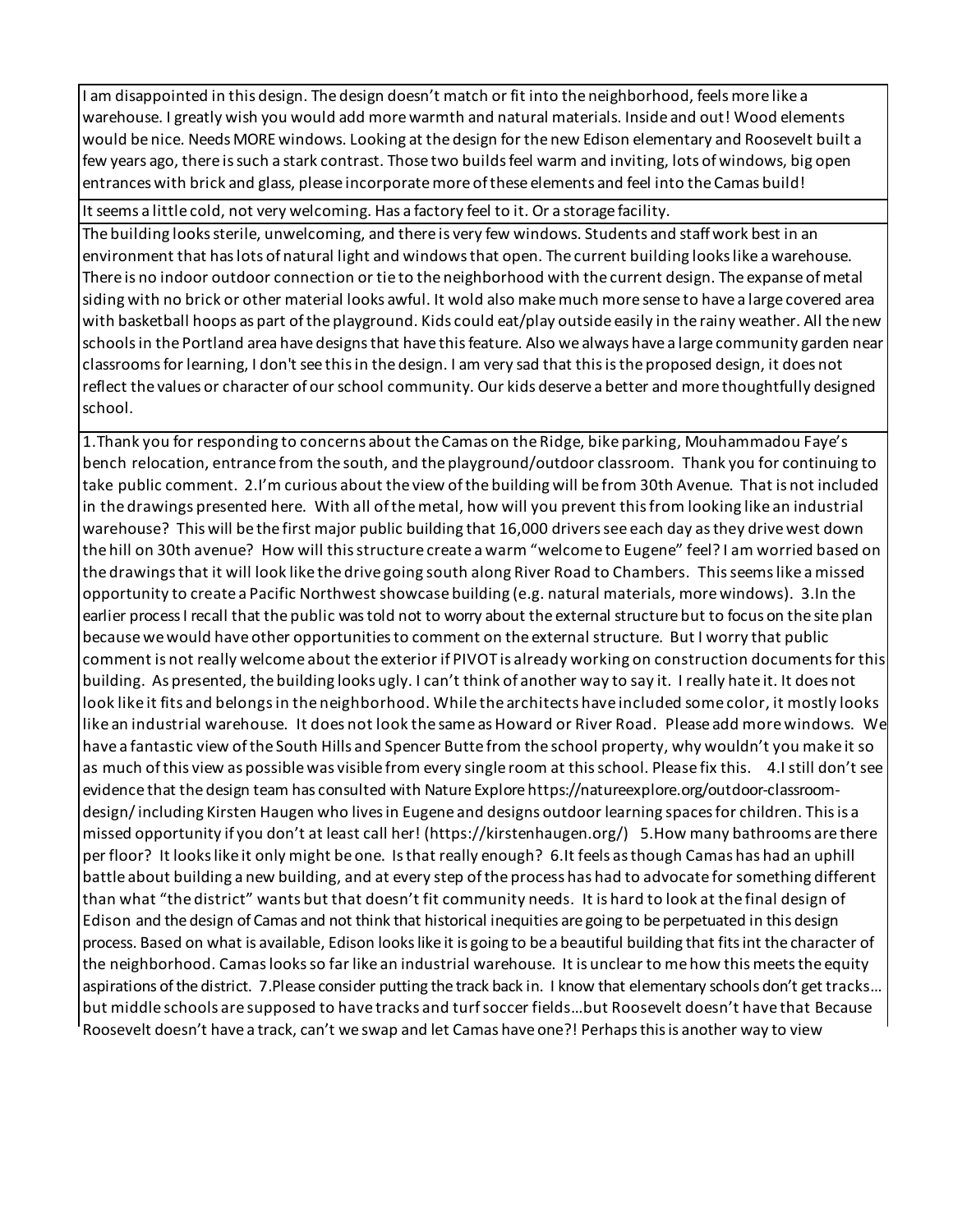equity. 8.What'sthe plan for the murals? Could you please show where these will be on the next building rendering. Will that help soften the building? 9.The Camas Ridge…please consult with people in the valley who have done restoration of native Camas prairies! Do thisright. Create a spacewhere the Camas and other native plants will thrive. 10.What are the plansto make this building green and responsive to the next 50 to 100 years of energy needs considering climate change? 11. Are there any window in the Cafeteria? Roosevelt's cafeteria is amazing because there isso much natural light and it is a beautiful place. It's not clear thisisthe case here. 12. Overall the interior floor plan looks fine--if teachers say that there are enough spaces designed to meet their educational needs.

The outside doesn't look very inviting or seem to fit with the neighborhood. I can't tell how many bathrooms there are but it doesn't look like thr classrooms on the south side have easy bathroom access. The farther kids have to travel to the bathroom, more instruction time is lost and iys harder to supervise those areas.

Please make sure that A: the windows open in all classrooms to allow for air circulation and escape in event of fire or active shooter B: the school has Air Conditioning. Climate change is real. My daughter's elementary school is new and does not have air conditioning. Please keep students and teachers confortable for best learning outcomes.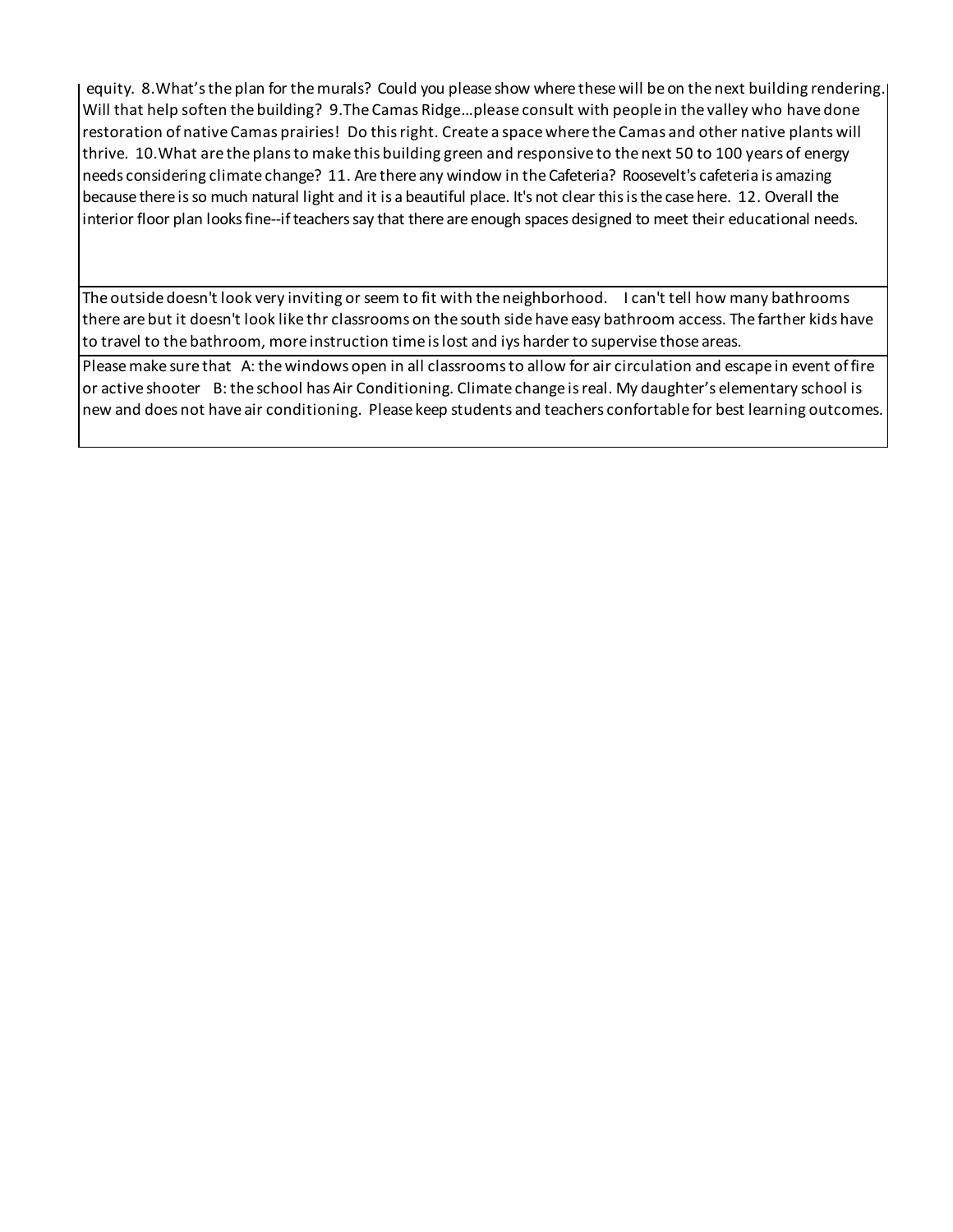## Q2 What is your relationship to Camas Ridge Community Elementary School?



| <b>ANSWER CHOICES</b>                      | <b>RESPONSES</b> |                |
|--------------------------------------------|------------------|----------------|
| Camas Ridge parent/guardian                | 39.24%           | 31             |
| Other 4J parent/guardian                   | 17.72%           | 14             |
| Current Camas Ridge student                | 2.53%            | 2              |
| Former Camas Ridge student                 | 10.13%           | 8              |
| Other 4J student                           | 2.53%            | 2              |
| Camas Ridge staff member                   | 3.80%            | 3              |
| Other 4J staff member                      | 8.86%            | $\overline{7}$ |
| Other community member (none of the above) | 32.91%           | 26             |
| Total Respondents: 79                      |                  |                |